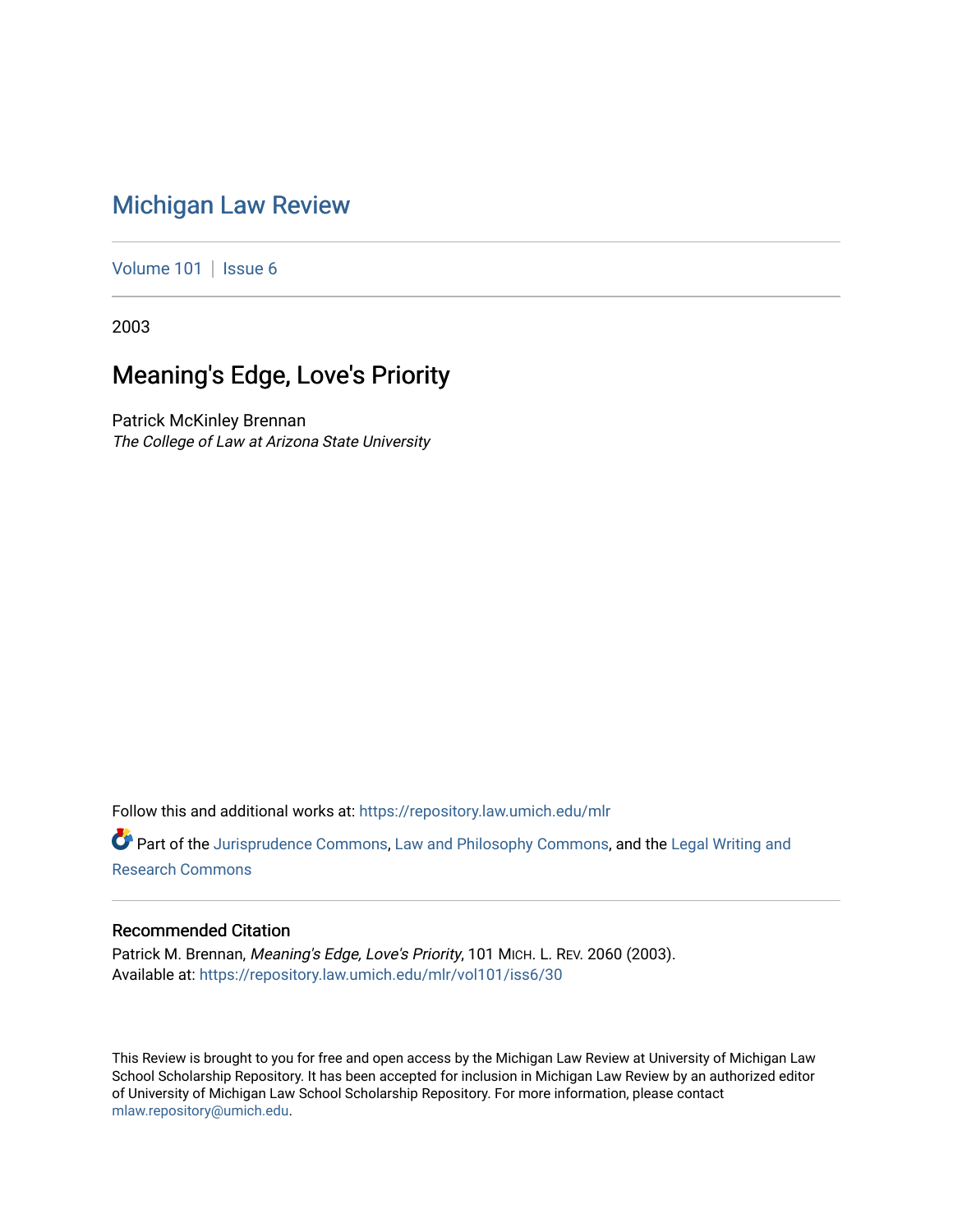### MEANING'S EDGE, LOVE'S PRIORITY

Patrick McKinley Brennan\*

THE EDGE OF MEANING. By James Boyd White. Chicago and London: The University of Chicago Press. 2001. Pp. xiv, 301. Cloth, \$25; paper, \$17.

The god did not exist; but all the cosmic and psychic forces, the attractions, the passions which took shape in him, the idea which the artist and his contemporaries conceived of him  $-$  all that was *present* in the statue, not in a physical sense but in alio esse, in another mode of existence, and after the manner of the presence of knowability. For the statue had been made precisely to make all that known, to communicate it. In our museums, this pagan content is asleep, but it is always there. Let some accident take place, an encounter with a soul itself sensitized by some unconscious content: contact is established; the pagan content will be awakened and will unforgettably wound that soul.

 $-$  Jacques Maritain<sup>1</sup>

#### I. CONSTITUTION AND FAITH

The story is told of an American wending his way through the British Museum. Reaching the Rosetta Stone, he reached right over the railing, touched the scarred slab, and lamented: "It doesn't feel meaningful." Whereupon an old Briton was heard to mumble: "The poor American's got this old thing confused with the Blarney Stone."

A bully presses his case, but meaning is much more modest. Powerless to insist upon itself, meaning lies in wait of discovery. What distinguishes the Rosetta Stone from other rocks of the same kind and

<sup>\*</sup> Vice Dean and Professor of Law, The College of Law at Arizona State University. B.A. 1988, Yale; J.D. 1993, University of California at Berkeley (Boalt Hall); M.A. 1999, University of Toronto. - Ed. Jack Coons and Steve Smith provided critical comments on a draft of this Review, for the acuity and generosity of which I am exceedingly grateful. Gratitude of another sort prompts me to dedicate this Review, first, to Michael Bossone, Tiffany Hamilton, Leslie Mamaghani, and Tammy Vavra, members of the ASU administration or staff whose competence and cheer make it possible for my writing and teaching to go forward despite the administrative burden we share; and, second, to Michael Berch, Jon Rose, and Owen Jones, colleagues at ASU whose friendship and exemplary professionalism make a pleasure of what would otherwise be the impossible. Additional thanks go to Trish White, than whom a more supportive Dean cannot, I would wager, be located. The last of these first words concerns my fiancee, Jaime Daddona, who daily shows me the lived meaning of love's priority.

<sup>1.</sup> Jacques Maritain, Language and the Theory of Sign, in FRONTIERS IN SEMIOTICS 51, 53 (John N. Deely et al. eds., 1986).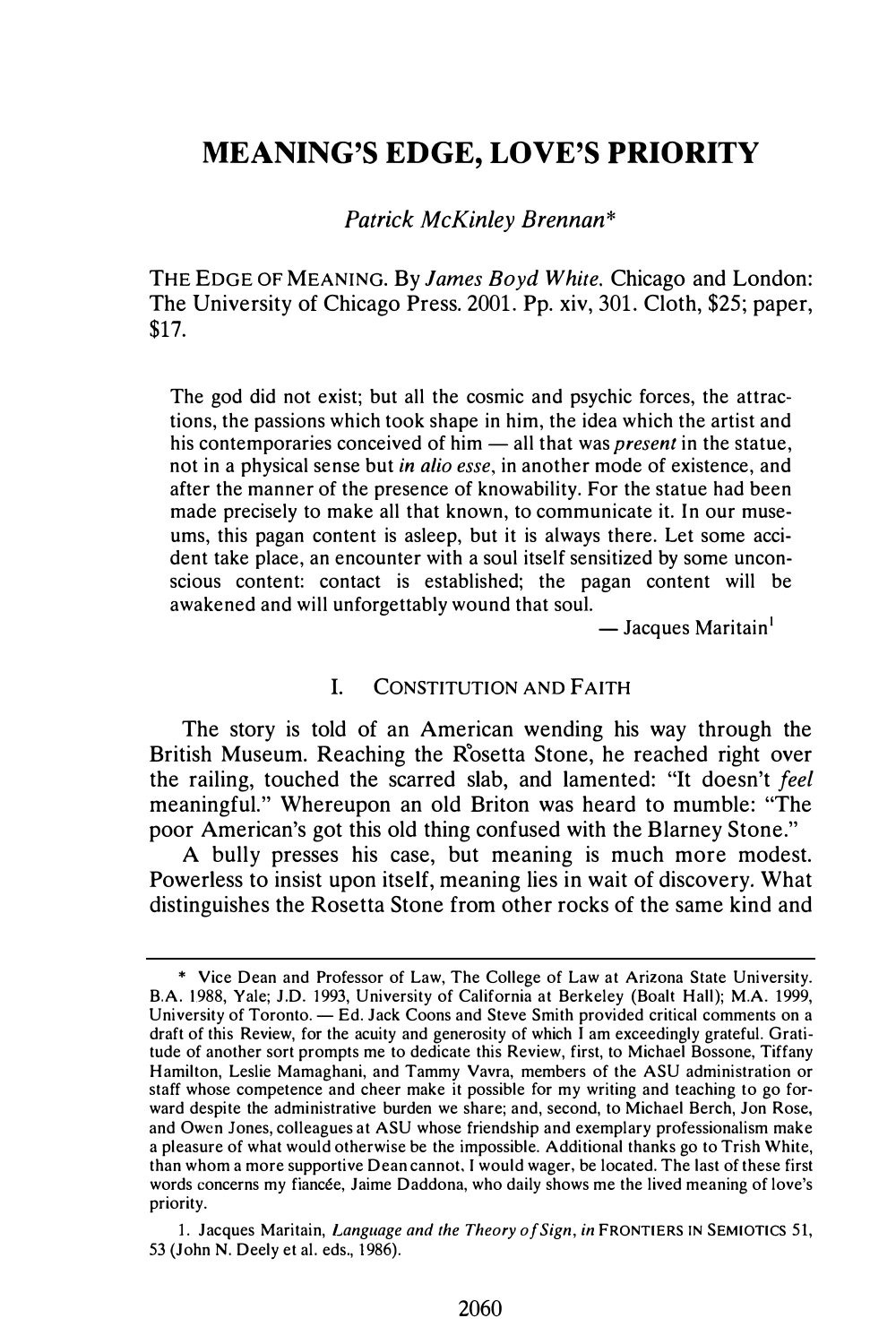size is that it was someone's — or rather a group's — act of meaning. But those who come later cannot count on the Stone to make that meaning known. Meaning, if it is to be found or made, first has to be desired. This desire and the method of its satisfaction are James Boyd White's<sup>2</sup> concern in The Edge of Meaning. And what is at issue, if White be correct, is human life itself:

I think that this is as deep a need as a human being has: a need of the mind or soul, the need for what we call meaning in life. When it becomes clear that there is no way of meeting it, a person may die, either by simply withering away or by suicide. (p. 7)

Sometimes White is said to be among those pursuing interdisciplinary studies in law. And to be sure, in this book as in White's earlier writings, one finds learning and insight that are of interest to lawyer, classicist, literary critic, philosopher, and theologian alike. But against the background of what is going forward (or backward) in the name of interdisciplinarity, $3$  to lump White in with the "interdisciplinarians" is to miss the point. The typical interdisciplinary claim is that law, hitherto (seemingly) autonomous, needs to be supplemented by, or understood with the help of, something outside or beyond itself, such as economics, queer theory, moral philosophy, or the like.<sup>4</sup> Indeed at one time White himself flirted with understanding his work as contributing "toward the definition of a new subject, with a new method, linking the fields of law and literature and perhaps classics and anthropology as well."5 But White resisted this categorization because the world opened to him by reading texts as he does is a world he "see[s] as one."<sup>6</sup> In *The Edge of Meaning*, as in his earlier books, White cuts across the borders that artificially divide disciplines and their methods, by cutting below to the very method by which humans create and discover meaning, across the breadth of human living, law included.

The Edge of Meaning is an idea brilliantly conceived, magisterially realized. Its pedagogy is the one White has perfected over the last third of a century, viz., a self-conscious and theoretically original, but fluid and fluent movement among all kinds of acts of meaning, all of it

<sup>2.</sup> L. Hart Wright Collegiate Professor of Law, Professor of English, Adjunct Professor of Classical Studies, University of Michigan.

<sup>3.</sup> See Kathleen M. Sullivan, Foreword: lnterdisciplinarity, 100 MICH. L. REV. 1217 (2002).

<sup>4.</sup> See Richard A. Posner, The Decline of Law as an Autonomous Discipline: 1962-1987, 100 HARV. L. REV. 761 (1987).

<sup>5.</sup> JAMES BOYD WHITE, WHEN WORDS LOSE THEIR MEANING: CONSTITUTIONS AND RECONSTITUTIONS OF LANGUAGE, CHARACTER, AND COMMUNITY xiii (1985) [hereinafter WHITE, WHEN WORDS LOSE THEIR MEANING].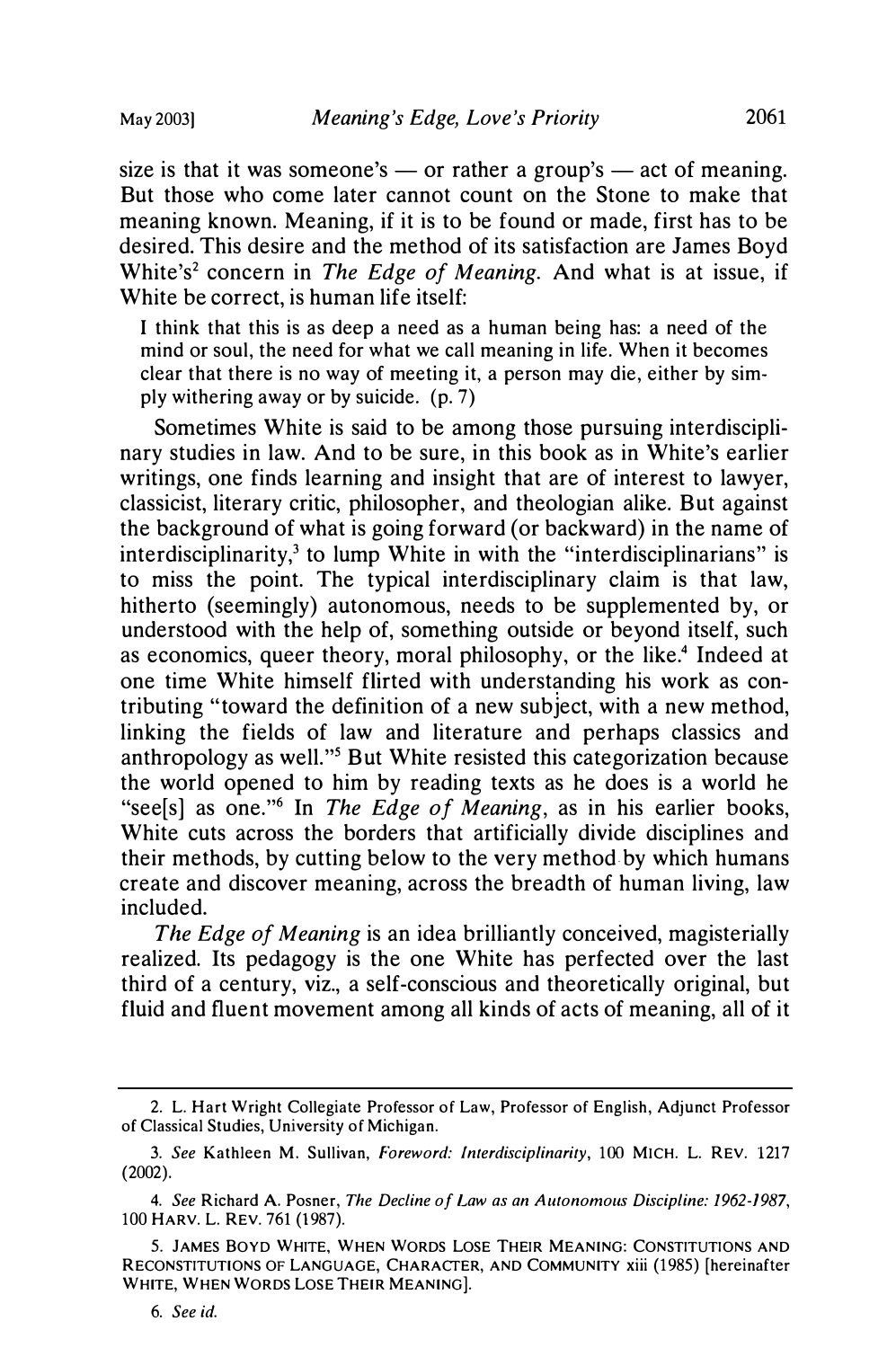with an eye to the deepest human sources and springs of meaning.<sup>7</sup> In this graceful study, we encounter with White texts of Plato, Thoreau, Twain, Homer, Frost, and Herbert, as well as paintings of Vermeer and Rembrandt. In addition, interspersed among these encounters are a chapter on how one learns to read a foreign language (here, ancient Greek), another on how what we call the "sentence" structures our experience, and finally one on the place of composition in law's making. These are all principally occasions for learning by doing, in response to the bidding of a challenging guide.

White is not about getting some "information" across (we are too used to reducing life's moments to FYI points), he is not willing to attempt to bore us into submission.<sup>8</sup> Rather, he hopes  $-$  the book is full of hope  $-$  to improve us. The hope need not be in vain. Readers who choose to travel with White through The Edge of Meaning will be a little transformed: into persons who better understand how they desire meaning and make it together in their common but imperfect languages. I use the word 'transformed' advisedly. While it risks portending a Great Awakening that cannot occur, it telegraphs that for White, what he shares with us would contribute to who we shall be. The meaning we make and discover is, in the idiom White has made familiar, *constitutive* of who we are, both as individuals and as community.<sup>9</sup> Yes, meanings have a communicative function, but they inevitably also exercise a constitutive function.

[E]ach moment is the opportunity for a new sentence, remaking one's language and culture, remaking one's relations with others, redefining one's own mind and character. This is the essence of moral life; its irreducibility to rules or principles of imitation. This is a point at which we engage in creation. (pp. 128-29)

So much for speed reading.

Given that White hopes to affect and alter us, we should wish to make up our minds about who this James Boyd White  $-$  who the publisher informs us is Hart Wright Professor of Law, professor of English, and adjunct professor of classical studies in the University of Michigan — really is. Reaching a judgment about White's character is

8. On boring one's audience into submission, see Paul F. Campos, A Heterodox Catechism, in AGAINST THE LAW 7, 11 (Paul F. Campos et al. eds., 1996).

9. See, e.g., WHITE, JUSTICE AS TRANSLATION, supra note 7, at xiv, 101-02; WHITE, WHEN WORDS LOSE THEIR MEANING, supra note 5, at 266-67.

<sup>7.</sup> See, e.g., JAMES BOYD WHITE, ACTS OF HOPE: CREATING AUTHORITY IN LITERATURE, LAW, AND POLITICS (1994); JAMES BOYD WHITE, FROM EXPECTATION TO EXPERIENCE: ESSAYS ON LAW AND LEGAL EDUCATION (1999) [hereinafter WHITE, FROM EXPECTATION TO EXPERIENCE]; JAMES BOYD WHITE, HERACLES' Bow: ESSAYS ON THE RHETORIC AND POETICS OF THE LAW (1985); JAMES BOYD WHITE, JUSTICE AS TRANSLATION: AN ESSAY IN CULTURAL AND LEGAL CRITICISM (1990) [hereinafter WHITE, JUSTICE AS TRANSLATION]; JAMES BOYD WHITE, THE LEGAL IMAGINATION: STUDIES IN THE NATURE OF LEGAL THOUGHT AND EXPRESSION (1973); WHITE, WHEN WORDS LOSE THEIR MEANING, supra note 5.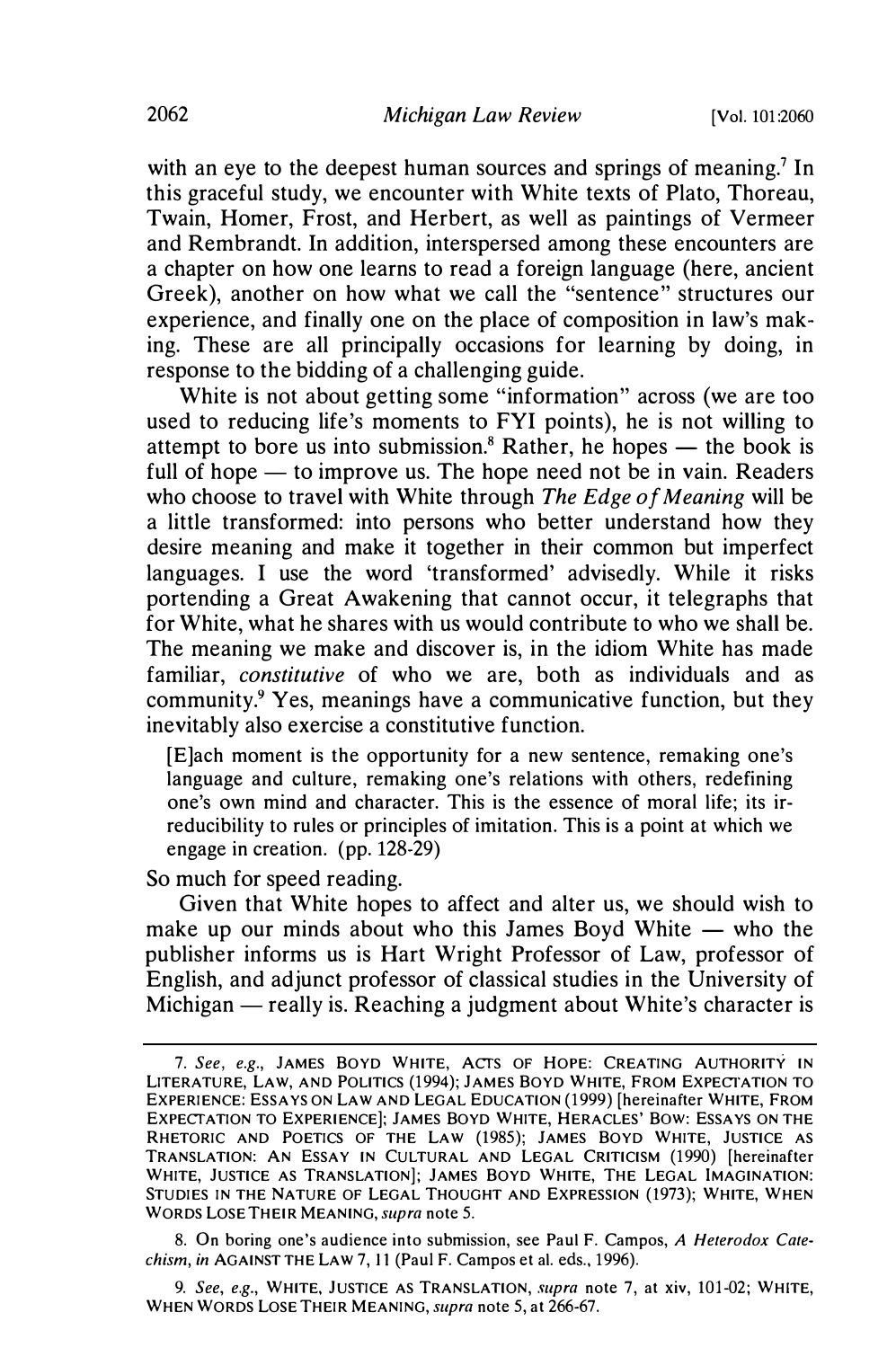not extracurricular, an ad hominem frolic and detour. Yes, this is a book review; but the book is a person's speech, and what we should make of someone's speech turns in part on the character of the speaker whose act of meaning it is. The mendacious may mouth the same sounds as those of which the sincere also are capable, but the meanings beyond the sounds are *toto caelo* apart; and it is we, not the mendacious, who become silly if we do not bother to ask whether it is mendacity or sincerity we face.

Ponder then, in this light, what White reveals of his own self as he plumbs the poetry of the seventeenth-century Anglican divine George Herbert:

I think the question at the center of [all Herbert's poetry] is not whether his Lord is a God of love, but whether he can imagine that he himself, with all his faults of mind and character, is loved. As readers of the book we know of course that he can, for at least in my experience it is not possible to read through this sincere and intelligent and scathingly honest verse of self-searching without in some sense feeling love for the person who speaks to us in such a courageous and open way. (p. 216)

In this passage White manifests in a moment the self one feels one comes to know from the heights and depths he reaches not only throughout The Edge of Meaning but in all his many writings  $-$  a person who himself is sincere, intelligent, honest, courageous, open. Throughout The Edge of Meaning, White again gently but arrestingly distinguishes himself as one of this generation's great teachers  $-$  not just about how to think about Greek philosophy, American poetry, or the judicial opinion, but about how to think about all these and so many other subjects and disciplines, because of what he teaches us about how we stand, or should stand, in relation to one another. From White we learn that meaning is as fragile as it is important, and that even what we should value most is always "subject to threat" (p. 281 ), including the threat that is our own indifference or unwillingness. White shows us how it is up to us to constitute ourselves as more than brute beasts, by creating meaning and valuing the valuable. If I have a worry about where White stands, it concerns whether in his wellplaced insistence on meaning he has slighted value  $-1$  return to this concern below.

The notion that we are being constituted through sharing meaning is strong medicine for those who fancy themselves nicely constituted as they already stand (or slouch), but there is still more medicine. What White says about faith in other areas of human inquiry, he would apply to law exemplarily:

In looking at paintings for their meaning, as in reading poems, we focus upon details, then shift to structure, then return to details, then shift our perspective, asking other questions, then return to where we began, and so forth, in an endless process. It is a search for meaning; it rests upon a faith that the picture, or the text, will yield meaning, in the form of its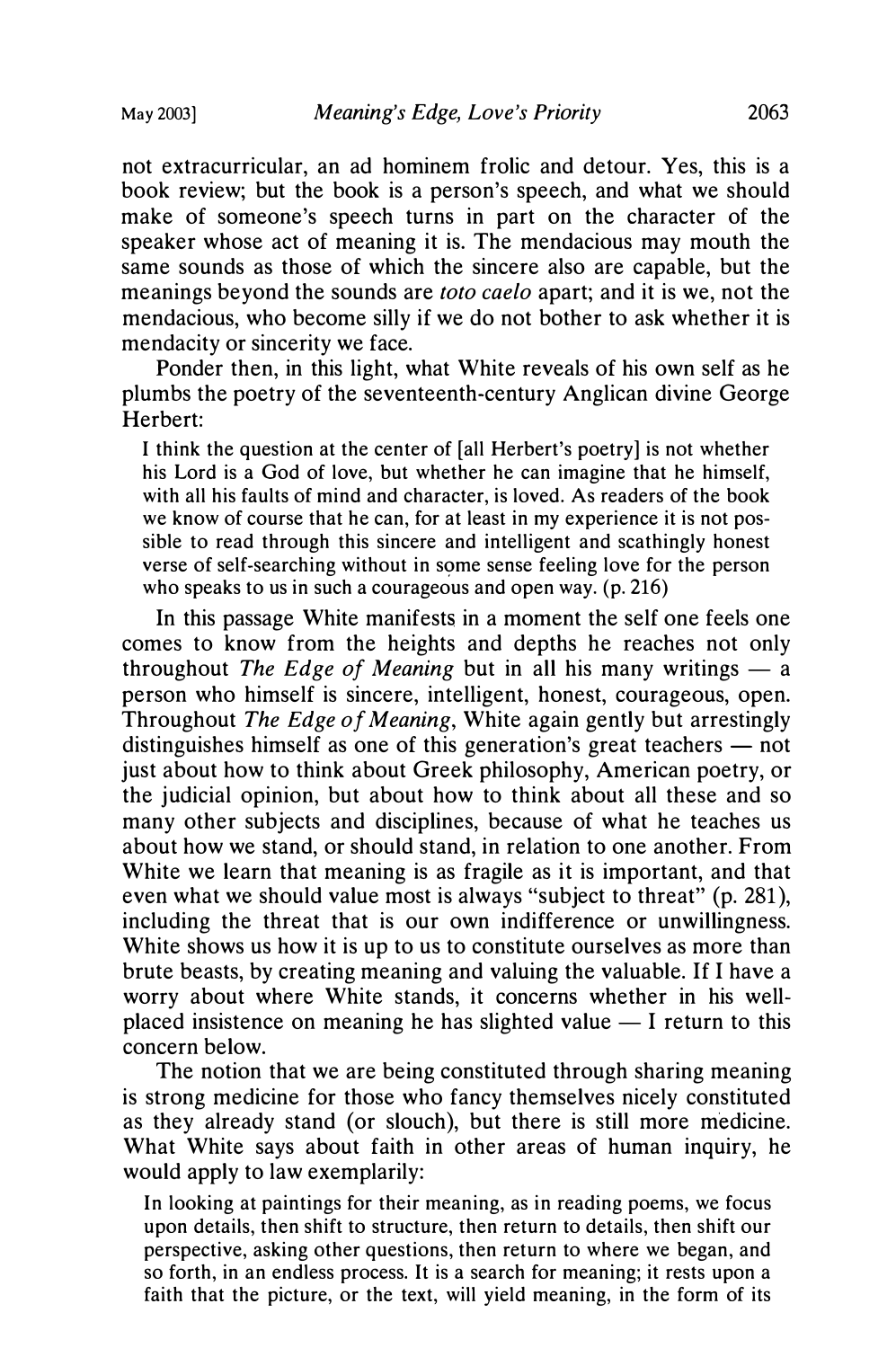various meanings and beyond them too. It is the same faith, I believe, with which the biologist studies the cell, the astronomer the stars; a faith that the universe has meaning and that we can apprehend it, seeing what is really there; even more, that as parts of the universe, parts of the creation, we too are bearers of meaning. (p. 287; emphasis added)

White turns out, then, to be a case in point in Steven Smith's portentous observation that "it may now be possible, for the first time in a long time, to consider the possibility of a jurisprudence that understands law as an expression of faith."<sup>10</sup>

#### 11. METHOD AND MEANING

Facing up to the place of faith in law is risky business, for, as Smith observes, " [i]n modern academic discourse, 'faith' is sometimes understood not in terms of what it is, but rather in terms of what it supposedly is  $not$  - that is, 'reason.' So 'faith' becomes almost by definition a form of irrational, or at best, nonrational belief."11 But a great virtue of White's work is that it shows us that what we do in law, at least when we do it well, makes sense, even if it turns out that the center holds through acts of (what we refer to as) faith, rather than through, say, the feats of Ronald Dworkin's Hercules.12 I shall return below to faith's place in law. I mention Hercules here in order to call attention to the fact that we are used to the idea (even if we sometimes resist it) that we can understand what we do in law by thinking about how someone superhuman would do the job. But John Noonan was surely right to observe, "It is strange to talk of Hercules when your starting point is Harry Blackmun."<sup>13</sup> Quite simply, Dworkin's superhuman "judge of method"<sup>14</sup> is a distraction from the hard facts about the human methods by which we can, if we would choose, order our living so as to create meaning and instantiate value. Acceding to this plea for a human touchstone in legal thinking, we might then hasten to agree with Steven Winter that "law is no different than any other product of human cognition."<sup>15</sup> But have we bothered to get to know our own cognitive ways and means? Alas, Joseph Vining remains right: "We hardly know ourselves."<sup>16</sup> Happily for us, White (like Vining himself) is an exception to the usual lawyerly lack of self-awareness, and he has written this new book in aid of our satisfying the imperative given at

- 13. JOHN T. NOONAN, JR., PERSONS AND MASKS OF THE LAW 174 (1976).
- 14. DWORKIN, supra note 12, at 240.

<sup>10.</sup> Steven D. Smith, Believing Like a Lawyer, 40 B.C. L. REV. 1041, 1048 (1999).

<sup>11.</sup> *Id.* at 1098.

<sup>12.</sup> See RONALD DWORKIN, LAW'S EMPIRE 239 (1986).

<sup>15.</sup> Steven L. Winter, Transcendental Nonsense, Metaphoric Reasoning, and the Cognitive Stake for Law, 137 U. PA. L. REV. 1105, 1106 (1989).

<sup>16.</sup> JOSEPH VINING, FROM NEWTON'S SLEEP 344 (1995).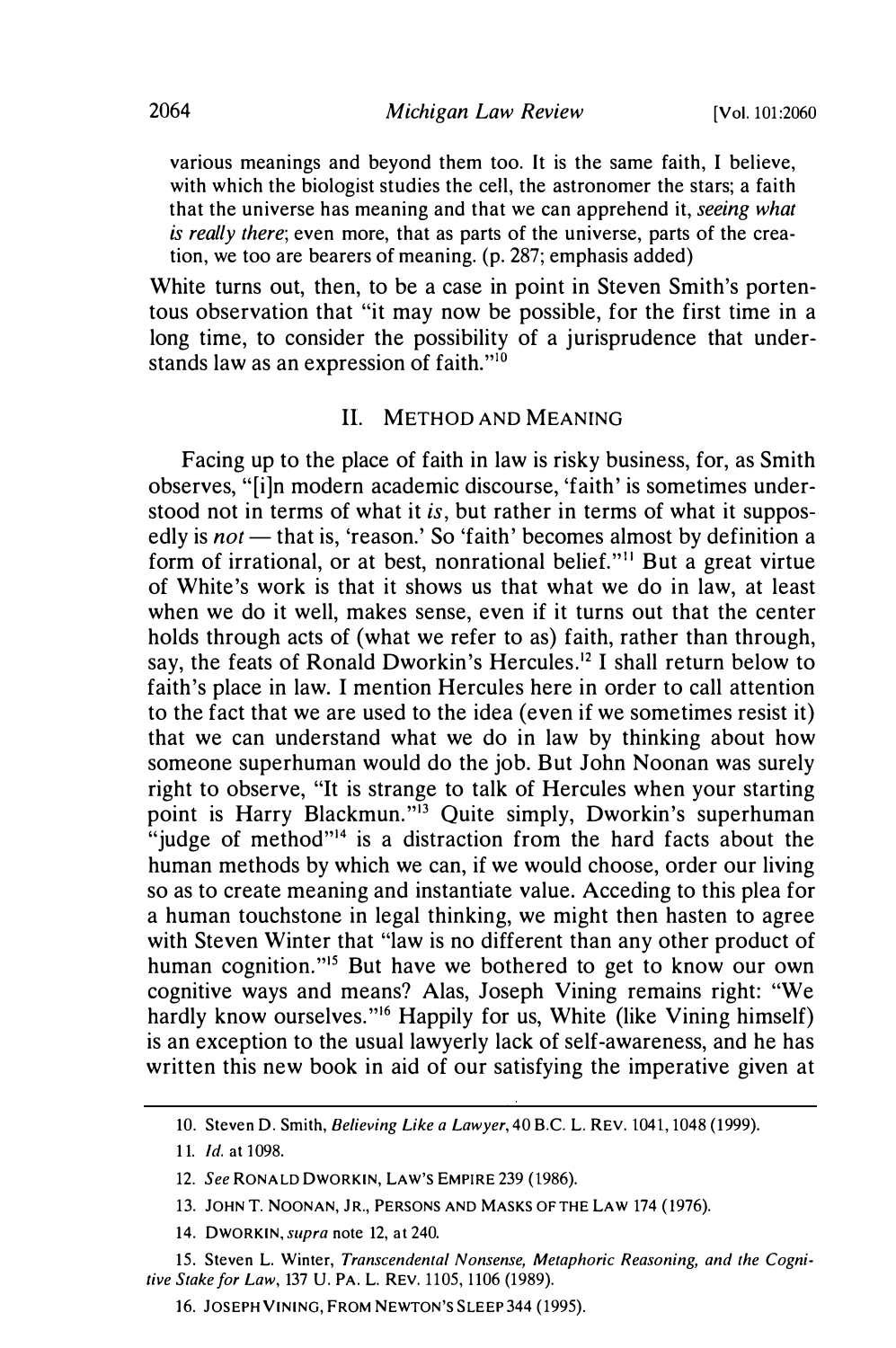Delphi. Reading White, we get to know White; we also get to know ourselves, and, in particular, something of the method by which we avoid madness.

In jurisprudential circles today, method has something of a bad reputation, associated as it is with the "legal process" movement that failed even on its own terms.<sup>17</sup> But White must be credited with the insights that it is through a cognitive method, rather than through the shortcut of an epiphanic moment of cognitive magic or mystery, that we humans create and discover meaning; and that that method is the very way of being of the properly human self. White, I should note, prefers the word process to refer to what I shall call a method; but, for reasons to which I shall come, I think that what White has in mind is more reliably signaled by the word method, and that conceiving of what is at issue more clearly as method helps avoid strains on White's thinking. White begins to call attention to this method/process as he offers his reasons for the diversity of works he explores:

One of the points of this diversity is to make it easier for us to see, and begin to analyze, the process at work in all of them; another is to begin to show how different people, located in different cultural contexts and working in different genres, address in significantly different ways the possibilities and difficulties inherent in the process in which we are all engaged. (p. xi)

White then offers the following phenomenology of that method/ process:

I think that in each of us there is a part of our being that is the source of mental life and imagination; that, without our being wholly aware of it, in this part of the self we are constantly asking a set of questions about the world, of which the deepest is the question of meaning as I have defined it above, namely, whether we can find or make an adequate way of imagining the world, and the self and others within it; that to ask this *question* is to involve us in trying to respond to it, which in turn brings us to face the adequacies and inadequacies of the languages we are given to speak, of the cultures we inhabit, and the constraints imposed on us by nature as well; that our engagement with these *questions* is for the most part unconscious, but can be made the object of attention and thought, particularly through the careful reading and study of certain works of literature and other forms of art, including the art of law; indeed that to make us aware of this process and our own participation in it, and to teach us how to think about and criticize our own performances of it, is one of.the central functions of art; and, finally, that we pursue these *questions* not alone but in relation to others, with whom we make real whatever we manage to learn. The process to which I am drawing attention is thus one in which we all engage, all the time, but do so for the most part outside the

<sup>17.</sup> See William N. Eskridge, Jr. & Philip P. Frickey, Introduction to HENRY M. HART, JR. & ALBERT M. SACKS, THE LEGAL PROCESS: BASIC PROBLEMS IN THE MAKING AND APPLICATION OF LAW cxiii (William N. Eskridge, Jr. & Phillip P. Frickey eds., 1994).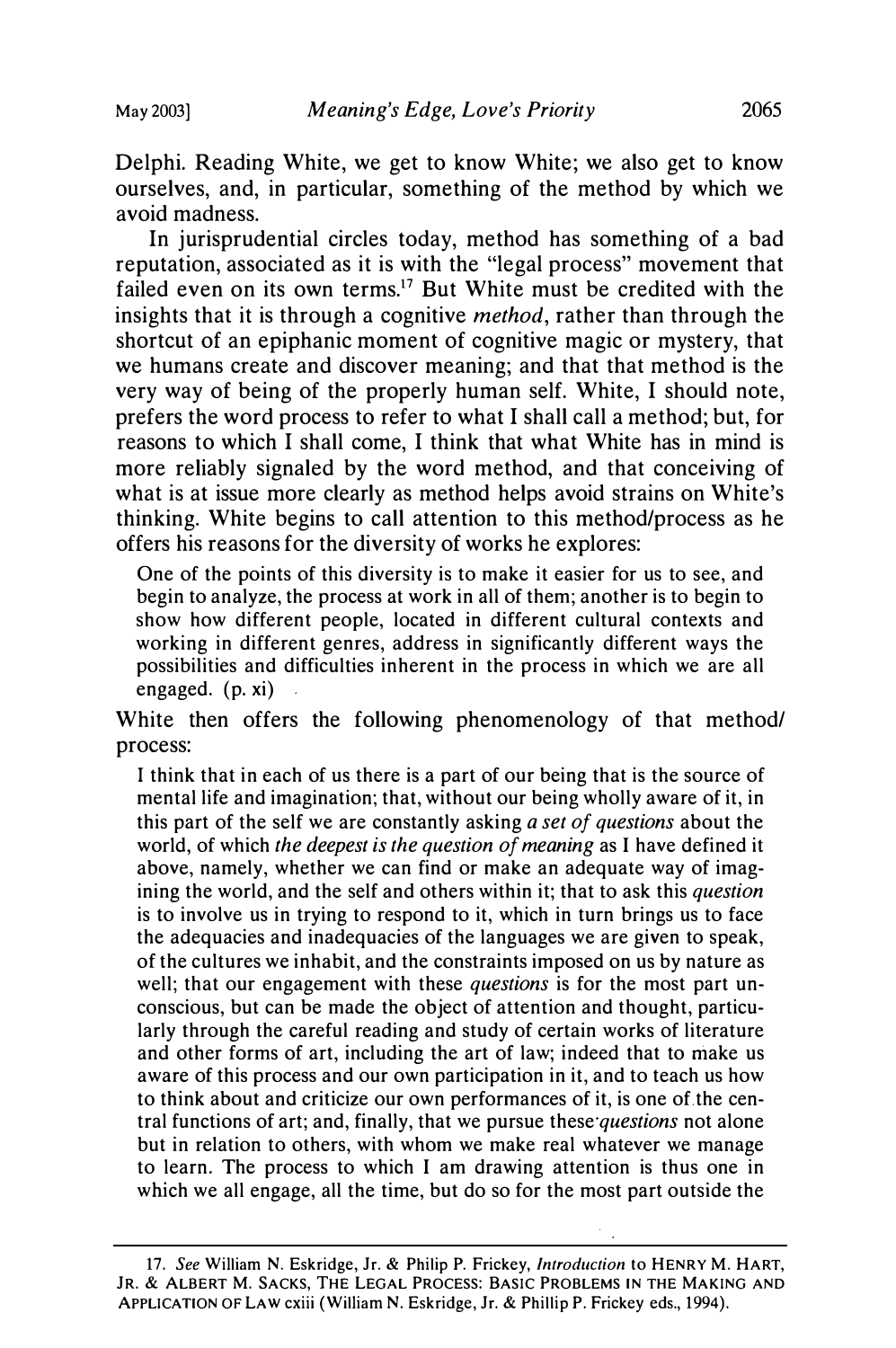field of conscious awareness  $-$  it is a piece of that rich and complex life that takes place in the ocean of the mind, beneath the surface on which we consciously live. But it does manifest itself constantly in what we say and do; not explicitly, but in our performances with language and each other. (pp. xi-xii; emphasis added)

White's own book is an offering of a piece of art that has among its purposes the knowing of the self: "At the place or moment to which art can in this way lead us, we naturally find ourselves asking questions of many kinds, about the world, about language, and about the self" (p. 4). White continues:

The deepest question, I think, the one at the center of it all, unites all three topics: it is whether we can find, or make, a way of imagining the self and the world and others within it that will fit with our experience enable us to have experience  $\frac{1}{n}$  in such a way as to make possible coherent and valuable forms of speech and thought and action. The major aim of this book will be to focus attention on this question, showing how certain writers have addressed it and made it available to us, and in this way to make it the object of thought. (p. 4)

The Edge of Meaning, then, is animated by a "deepest question,"(p. 4; internal quotation marks omitted) and concerns the "part of the self" (p. xii) in (or by) which "we are constantly asking a set of questions" (p. xii). White thus contributes a desperately needed corrective to the underappreciation of the place of the question in human living. The operative assumption, subject to the rare exception, is that the asking of questions is epiphenomenal to human knowing, the latter occurring (if at all) by the mind's eye's taking a sort of mental look. The usual, if unarticulated, thinking is that knowing occurs by the mind's getting its version of  $20/20$  vision  $-$  "the view from nowhere," with nothing allowed to obnubilate the mental looks. But notice this stark fact: the mind that asks no questions, reaches no answers. In other words, gaping at the Rosetta Stone gets you nowhere. Without asking, "What does this mean?" or "What should I do?," I shall not know. Period. But I do ask such questions, all the time, as do you. (Do you not?) We ask these questions because we desire to know. In calling attention to the foundational position of our questioning, White stands in the tradition of Aristotle, who began his Metaphysics with a wondrous observation: "All men by nature desire to know."18 As one contemporary commentator explains, "This radical dynamism, both longing and capacity, without which we would never be drawn to know anything, is inborn within us, defining our nature as

<sup>18. 1</sup> ARISTOTLE, METAPHYSICS 114 (W.D. Ross ed., 1924); see also 2 ARISTOTLE, POSTERIOR ANALYTICS 175 (Hugh Tredennick ed. & trans., 1960) ("There are four kinds of question that we ask, and they correspond to the kinds of things that we know. They are: the question of fact, the question of reason or cause, the question of existence, and the question of essence .... These are the four kinds of question which we ask and the four kinds of knowledge which we have when we have discovered the answers. ").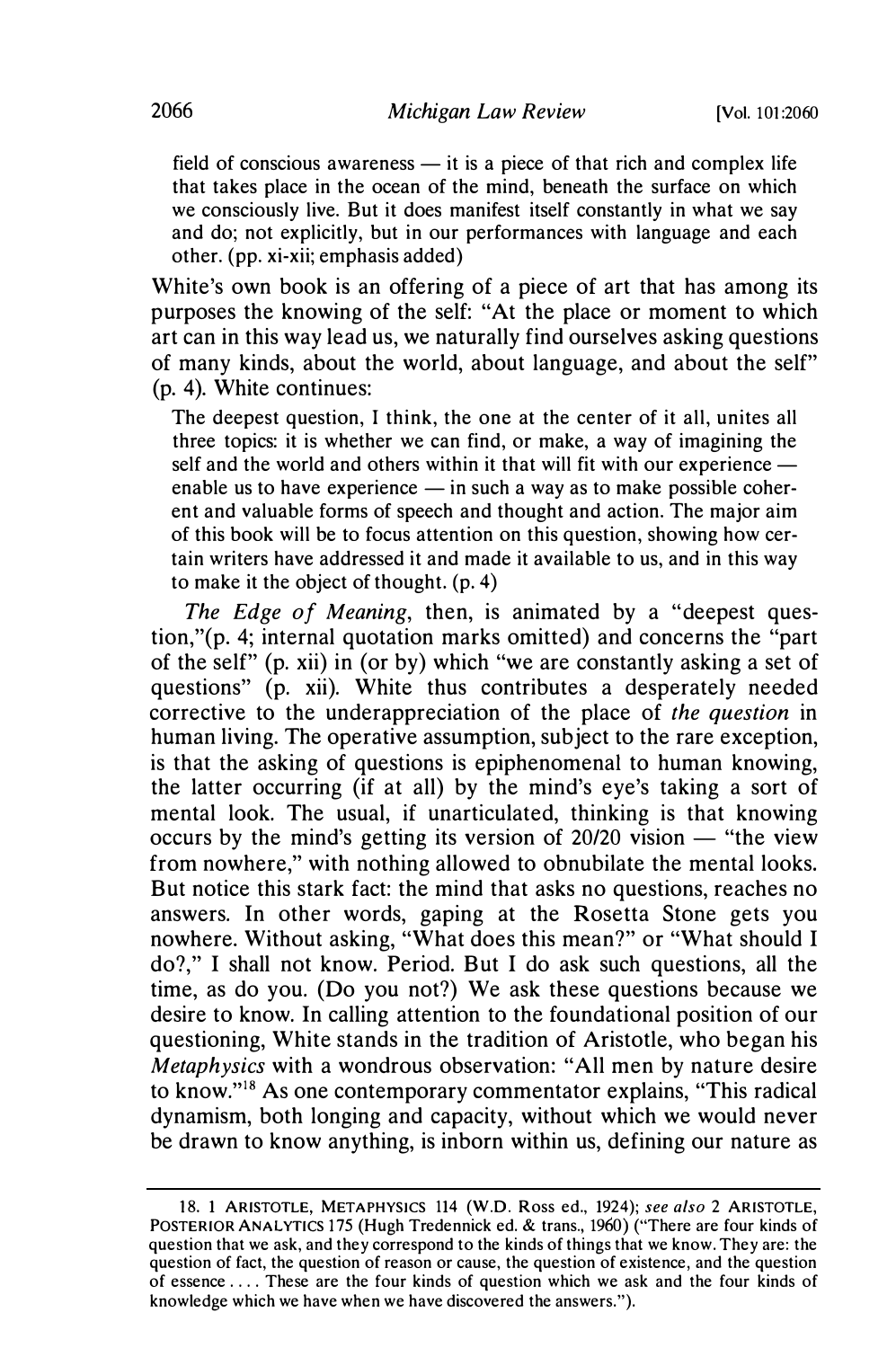human and not merely animal."<sup>19</sup> And another twentieth-century philosopher, Bernard Lonergan, refines the point as he develops the implications of Aristotle's locating erotic desire at the root of our human knowing: "[Our] primordial drive [to understand] is the pure question. It is prior to any insights, any concepts, any words, for insights, concepts, words, have to do with answers; and before we look for answers, we want them; such wanting is the pure question."20

We want to be knowers, even know-it-alls. To be sure, we can be lazy, and often we are even proud. So, at times we attend more to answers previously amassed than to the normative significance of our insatiable asking of the fresh questions in our quest for new answers. Eager to take a rest, we codify our answers, transmuting questions' answers into collections of propositions. There is wisdom in organizing and perhaps appropriating what we have received (a point to which  $\overline{I}$ shall return below), but there is sloth in pointing to the encyclopedia or the Restatement (Seventh) of Everything. A mischievous Yale Divinity student was on the trail of this anaesthesia of intelligence when he tacked to his door an advertisement for Thomas Aquinas's Summa Theologiae that included this vaunt: "Contains the sum-total of philosophical and theological wisdom." The advertising was false in at least the following two respects. The first is obvious: there is more to be learnt. The second proves harder to live with: wisdom or knowledge, when it exists, is in the mind, not in the black marks on the printed page.

I do not mean that the black marks necessarily mean nothing whatever. The claim, rather, is an instance of the more general point that while the truth is independent of us, even the truth is not so objective as to be able to get by without the mind of the human subject.<sup>21</sup> Some readers of the Summa are dull and blunt, others insightful and acute. What the reader brings as tools for understanding makes a critical difference. The mind and meaning of Aquinas fare better in the mind of a John of Saint Thomas than in the mind of a dullard. As philosopher Joseph Flanagan explains, "It is not language that explains knowing, but knowing that explains language.... [M]eanings, while carried in words, depend primarily not on the words themselves, but on the prior acts of knowing that explain and ground the acts of meaning."<sup>22</sup> And as knowing, it is, as I have been suggesting, neither more nor less than asking questions and answering them. "Knowing

<sup>19.</sup> W. NORRIS CLARKE, THE ONE AND THE MANY 14 (2001).

<sup>20.</sup> BERNARD J.F. LONERGAN, INSIGHT: A STUDY OF HUMAN UNDERSTANDING 9 (3d ed. 1970) [hereinafter LONERGAN, INSIGHT].

<sup>21.</sup> BERNARD J.F. LONERGAN, Introduction to A SECOND COLLECTION (1974) (fifth page of unpaginated introduction).

<sup>22,.</sup> JOSEPH FLANAGAN, QUEST FOR SELF-KNOWLEDGE: AN ESSAY IN LONERGAN'S PHILOSOPHY 182 (1997).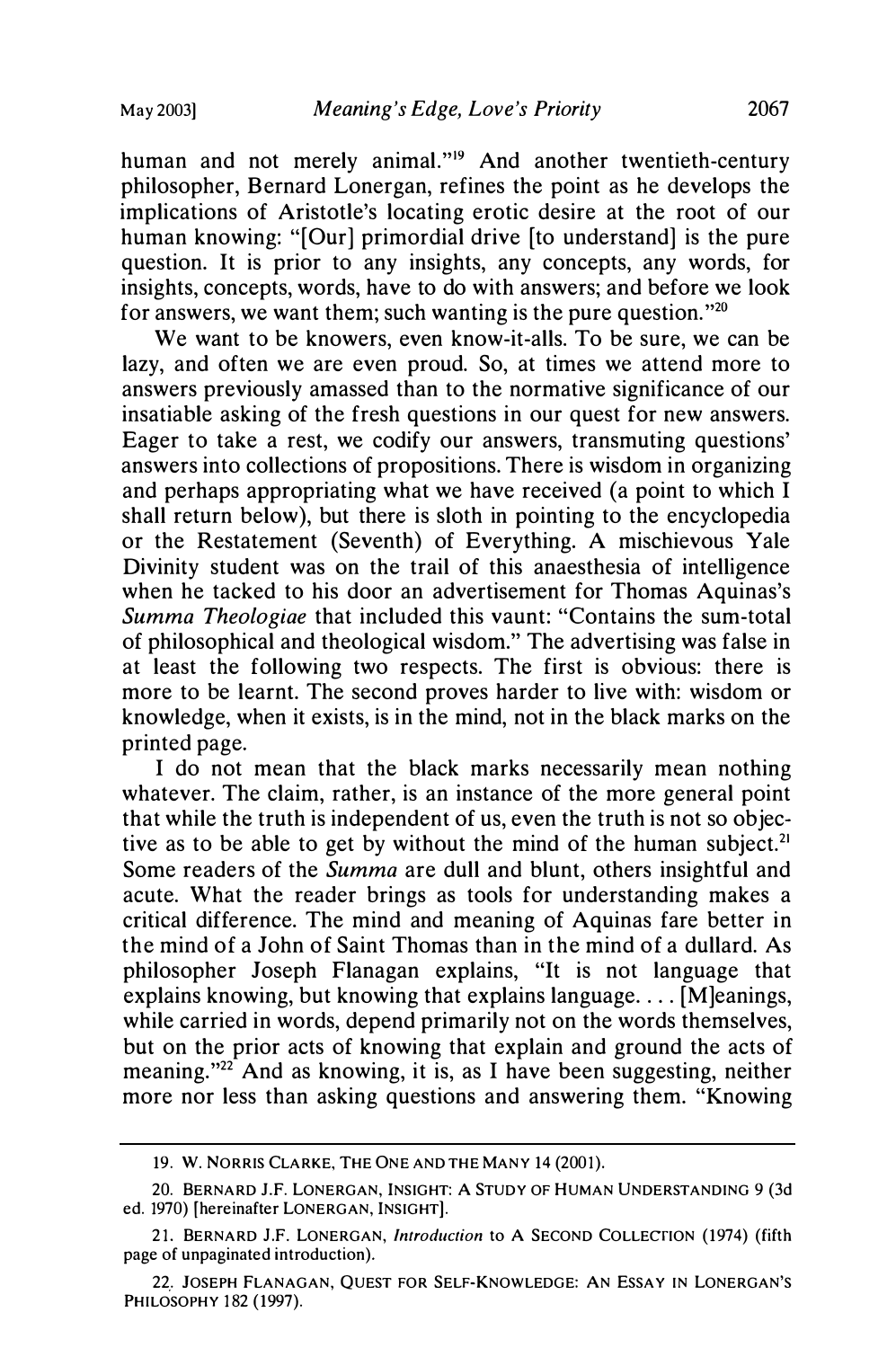consists in answering questions. Meaningless questions and meaningless answers are neither questions nor answers. If our knowledge is constituted by answering questions, our knowledge is constituted by meaning."23 It is meaning all the way down, or it's gibberish. (The meaning concerns something real or imagined; but that something real or imagined can be, but is not necessarily, itself meaning).

To be sure, all this will seem very paradoxical to the common strain of thought that identifies our knowing with something like perception or sensation, and, on that basis, accords the greatest (or only) reality to what we can see or touch. But knowing does not come to pass thanks only to seeing or touching. If all you do is gape or touch, your experience will be meaningless, as the poor American disappointed by the Rosetta Stone half realized. Meaning has no spatial location, but without it we wither. And it is thus that it is a mark of the passage from childish ways to adulthood to discover that there is no consolation in the puerile wish: "Sticks and stones will break my bones, but names will never hurt me." A life free from sticks and stones but lacking meaning, is hardly a human life. It is only slight overstatement to say, "[h]uman living really is a struggle for meaning, an effort, because meaning is constituent of human living. The effort to live is fundamentally the struggle for meaning."24 And law, of course, when there is any, is not sticks and stones (though it may both use these and try to prevent their use), but (in part) meaning, of a certain sort. As Lonergan observes:

[I]f you want to do a study of law courts and go in with a machine that will measure the decibels of the sounds made by the different speakers or the arrangement of people in the room on different sides and places, and so on, you will not understand anything about the law court."<sup>25</sup>

What you will have missed is the meaning of it all. But if law is constituted (in part) by meaning, of a certain sort, then law is the product of asking and answering certain questions, in a certain way.

It is a demerit of much of work in law that it blunders forward without ever getting clear on how we know what it is we claim, in law, to know. Professor Glendon may be right that many of our best legal minds are so busy doing law well that they do not stop to describe

<sup>23. 6</sup> BERNARD J.F. LONERGAN, The Analogy of Meaning, in COLLECTED WORKS OF BERNARD LONERGAN: PHILOSOPHICAL AND THEOLOGICAL PAPERS 1958-1964, at 183, 198-99 (Robert C. Croken et al. eds., 1996) [hereinafter LONERGAN, The Analogy of Meaning].

<sup>24. 6</sup> BERNARD J.F. LONERGAN, Time and Meaning, in COLLECTED WORKS OF BERNARD LONERGAN: PHILOSOPHICAL AND THEOLOGICAL PAPERS, supra note 23, at 94, 106.

<sup>25.</sup> LONERGAN, The Analogy of Meaning, supra note 23, at 204. For a marvelous deconstruction of an attempt to treat knowing law as simple "seeing," see PAUL KAHN, THE REIGN OF LAW 222-29 (1997).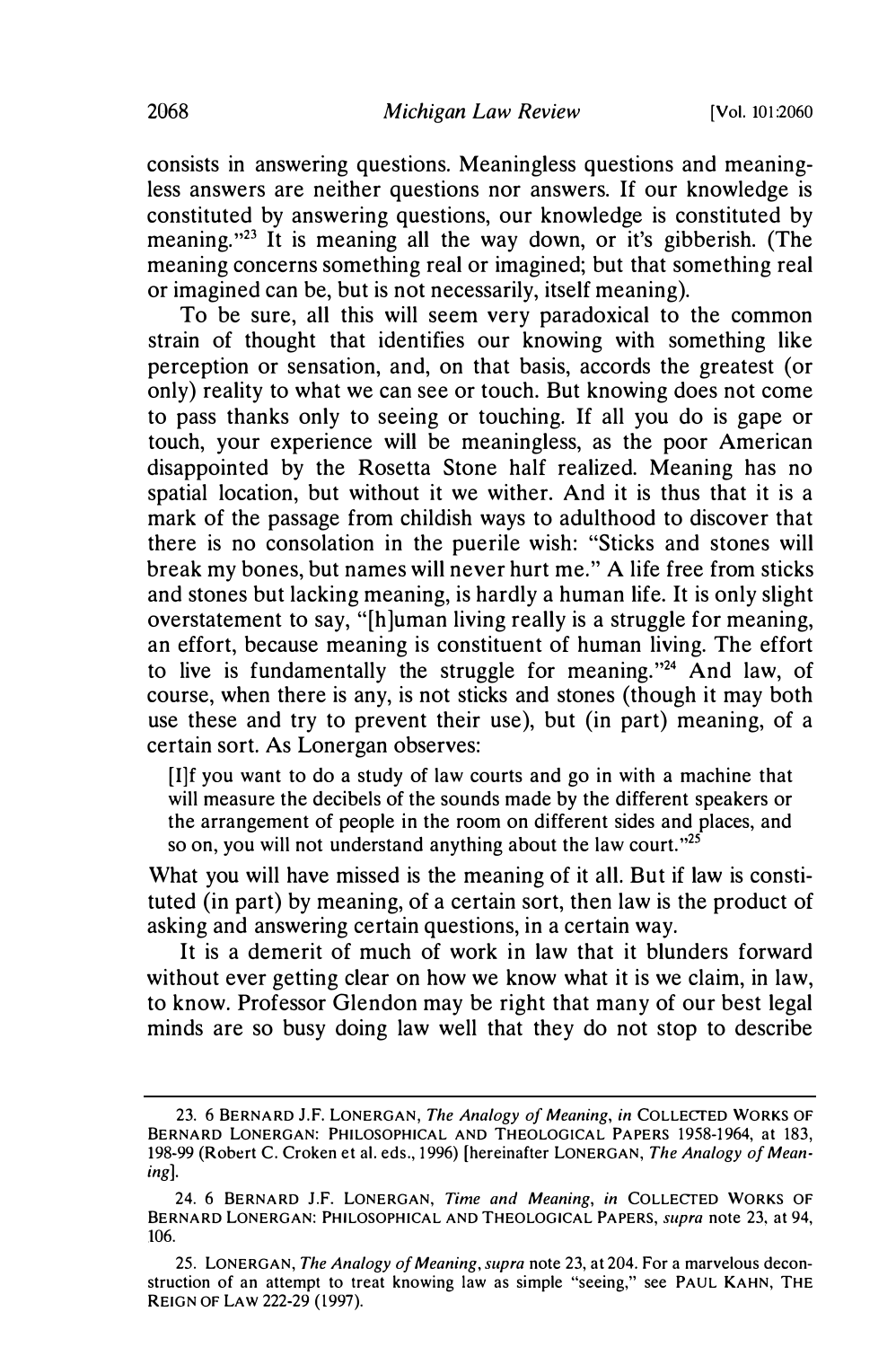their method;26 but Professor Posner is also right that we are much too used to cottoning to propositions, even "neutral principles," in light of their appearing under the West or Foundation imprimatur, 'their having been authored by Professor Sterling of the Elite Law School.<sup>27</sup> Thanks to Legal Realism's airing the possibility that Sterling is in reality a Gilding, questions of legal justification are getting raised all the time. Frequently and familiarly, they are answered with a more or less thoroughgoing skepticism (itself lacking epistemic warrant, of course) — whereupon law is shown the exit as "policy science" is ushered in on a sedan chair. The ensuing response assumes any number of forms, all of which would work a reconstructive miracle courtesy of various epistemic wonders, the range of which has been catalogued and deconstructed by Pierre Schlag.<sup>28</sup> The result, as Steven Smith has shown splendidly, is that much of what we say in law seems, upon sober reflection, to be nonsense<sup>29</sup> — so we avoid sobriety.

But in White's work, there is no nonsense, but instead an honest appropriation of what we are doing when we are making and discovering meaning, including meaning that amounts to law. White cuts through all the nonsense by going to the root of both problem and solution. As White shows time and again  $-$  from the meaning of a Greek sentence to the meaning of a statute  $-$  the criteria for giving (or withholding) assent or consent are given on the side of the human subject. Nothing is evident, let alone self-evident, except to a mind that has satisfied, as to the issue in question, its desire to know. When propositions are not self-authenticating, when starting points are not self-moving marionettes, when reality isn't forcing itself upon us (and it never forces itself upon the mind, we can always deceive ourselves) - then, we are remitted to the process of asking and answering questions, answers being achieved only by the subject's satisfying the desire to know. "It is," White says, "a matter of having questions, and pursuing them as far as one can" (p. 101).

If this insistence, that knowing is through question-and-answer, still seems otiose (distinctions without real difference), notice that the spectacular success of modern science is the result of the working out of the logic of question-and-answer. The scientist does not simply see or otherwise sense. Science is generated by the asking and answering of questions. The scientist questions his experience (What does this mean?), interprets those experiences, makes a formulation of that understanding of experience, and then reaches a judgment about

<sup>26.</sup> MARY ANN GLENDON, A NATION UNDER LAWYERS 231 (1994).

<sup>27.</sup> See RICHARD A. POSNER, OVERCOMING LAW 70-71 (1995).

<sup>28.</sup> See Pierre J. Schlag, The Problem of the Subject, 69 TEXAS L. REV. 1627 (1991); see also PIERRE SCHLAG, THE ENCHANTMENT OF REASON (1998).

<sup>29.</sup> STEVEN D. SMITH, LAW'S QUANDARY (forthcoming 2004) (on file with author).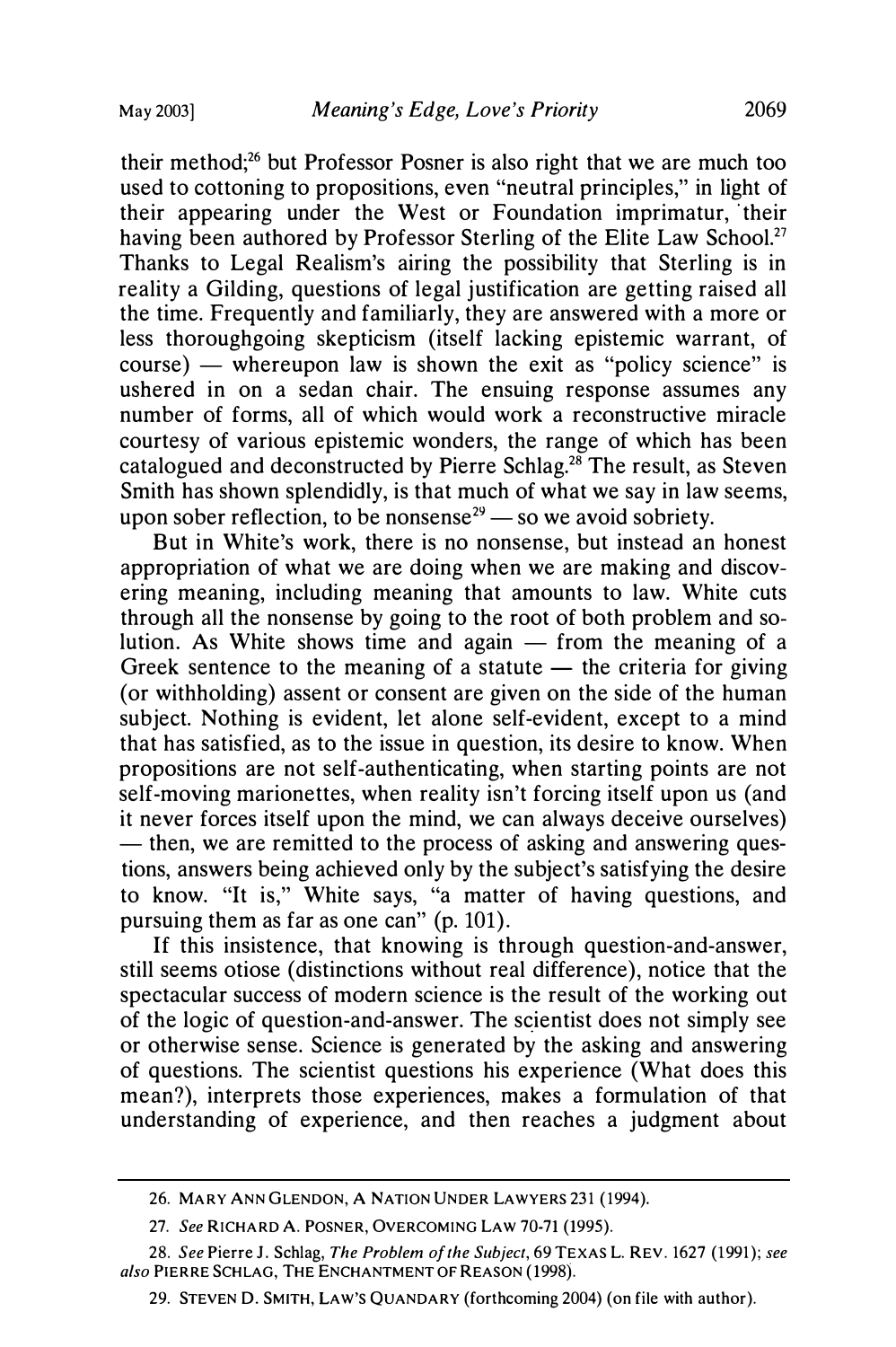whether the data that are his experience support that understanding (Is this really so? How probable is this?). The questions one asks control what one can come to know; the person who does no more than experience or imagine will know nothing. Nor, moreover, will we know very much unless we allow our knowing to build on what others have already known. One cannot say this without the obligatory quoting of Newton: "If I have been able to see farther than others, it was because I stood on the shoulders of giants."<sup>30</sup> What allowed modern science to take off as it did was its becoming a methodical asking and answering of questions. "Method," as Lonergan explains, "is not a set of rules to be followed meticulously by a dolt,"<sup>31</sup> turning out recipe-like the same result every time. Method is not a set of rules at all. Method is, rather, "a normative pattern of recurrent and related operations yielding progressive and cumulative results."32 When the asking and answering of a specific type of question occurs not episodically but repeatedly and in light of past answers to the same type of question, progressive and cumulative results become possible and then actual. "The wheel of method not only turns but also rolls along."33 But none of this happens as it should unless we choose to allow it to happen; instead of choosing to be methodical we can drift or gawk. Which is why I prefer the label 'method' to White's 'process.' Process in modern parlance tends to denote what happens automatically; 'method', to my mind at least, signals the need to choose to be methodical if knowledge is to enter and grow.

So spectacular has been the success of modern science, that, alas, it has filled the common mind with the common nonsense that only in the natural sciences, and certainly not in the affairs of human living, can knowing occur and progress. But we do ask  $-$  and we likely try to avoid the company of those who do not ask  $-$  sincerely, the Socratic question: "What should I do?" Answers to the "What should I do?" question, like questions about protons, may be hard to arrive at; but the fact that knowledge makes "a bloody entrance"34 proves not that knowledge is impossible, but that, if what is possible is to become actual, something is required of those who would reach it. No ques-

<sup>30.</sup> Quoted in ARTHUR KOESTELLER, THE ACT OF CREATION: A STUDY OF THE CONSCIOUS AND UNCONSCIOUS PROCESSES OF HUMOR, SCIENTIFIC DISCOVERY, AND ART 124 (Danube ed., 1976).

<sup>31.</sup> BERNARD J.F. LONERGAN, METHOD IN THEOLOGY xi (Seabury paperback ed., 1979) (hereinafter LONERGAN, METHOD IN THEOLOGY).

<sup>32.</sup> Id. at 4.

<sup>33.</sup> Id. at 5. For a compendious treatment of these issues, see Patrick McKinley Brennan, Realizing the Rule of Law in the Human Subject, 43 B.C. L. REV. 227, 277-83 (2002).

<sup>34.</sup> LONERGAN, INSIGHT, supra note 20, at 186. In his work nearly two decades later, philosopher Bernard Lonergan references knowledge's "bloody entrance" specifically in the context of the movement from ordinary language to theory. LONERGAN, METHOD IN THEOLOGY, supra note 31, at 85.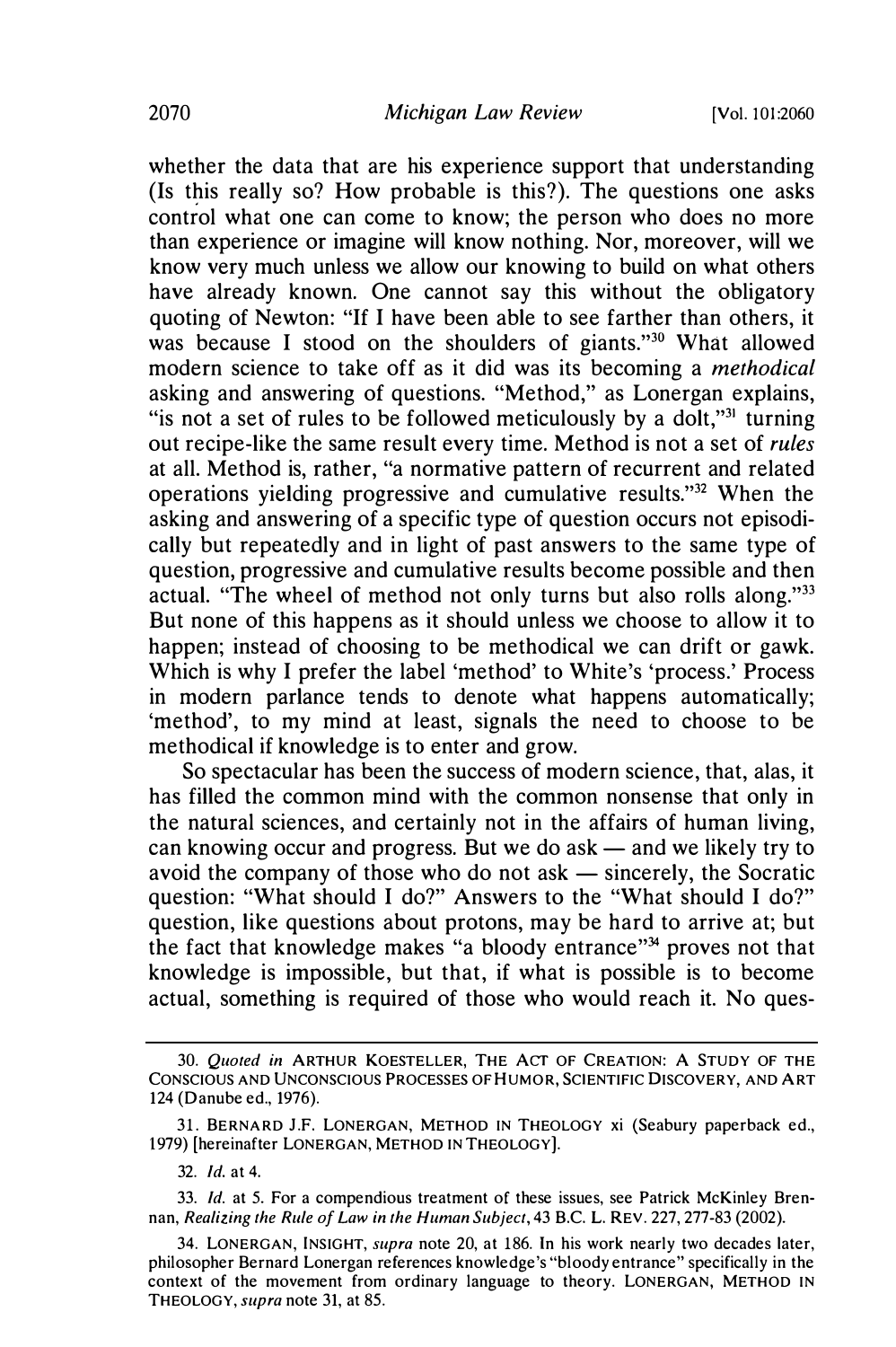tions, no answers; no answers, no knowing. No building on (and correcting) what has been handed down, no possibility of progress. There are, to be sure, currents of thought that deny that there are answers to the Socratic question. But here we do well to recall the courageous honesty of that analytical philosopher of the last century, Elizabeth Anscombe. In her judgment, the person who would smartly assert nescience as to, say, the comparative worth of a piece of straw and a village of innocents, would show us all a "corrupt mind," a mind with which she would decline to have commerce.<sup>35</sup> Almost no one wants to reveal a corrupt mind. "[O]ne may be willing to play the buffoon, but one wants to do it intelligently."36 Who will be heard to say, at least for long, that he knows nothing of an answer to the Socratic question? We answer this question all the time, as did our forebears; White shows us something of how it's done. And *that* it is done, makes all the difference:

The ultimate basis of our knowing is not necessity but contingent fact, and the fact is established, not prior to our engagement in knowing, but simultaneously with it. The sceptic, then, is not involved in a conflict with absolute necessity. He might not be; he might not be a knower. Contradiction arises when he utilizes cognitional process to deny it.<sup>37</sup>

#### III. HUMANS ARE EQUAL?

One of the virtually unfailing contributions of White's work is an exorcising of the Platonism of Forms that operates undetected in so many of us so much of the time.<sup>38</sup> In The Edge of Meaning the exorcism is worked in every chapter; page by page we are delivered from the grip of the delusion that we can (if we would) see, and do not have to labor to discover, what is real, what is worthwhile. This liberating challenge is worked most pointedly at the heart of the book, through a rich reading of Plato's Phaedrus. Space doesn't allow justice to be done to that reading here, but White himself, as he turns from Plato to Frost and Herbert, offers this apt encapsulation of it:

The point about Plato's doctrine of the Eternal Forms, in this dialogue at least, is thus not to assert the truth of their existence, which can after all never be known or observed while we live, but to define, by their absence, what human life, as we actually know it, lacks. The myth is a way of drawing attention to the fact that knowledge of the Forms is denied us. We must live on conditions of radical uncertainty; and it is to show us how this might be done without collapsing into incoherence or despair that the dialogue exists  $\dots$  (p. 189)

<sup>35.</sup> G.E.M. Anscombe, Modern Moral Philosophy, in 33 PHILOSOPHY 1 (1958).

<sup>36.</sup> LONERGAN, The Analogy of Meaning, supra note 23, at 224.

<sup>37.</sup> LONERGAN, INSIGHT, supra note 20, at 332.

<sup>38.</sup> On such Platonism in modern legal theory, see SMITH, supra note 29, at 241-50.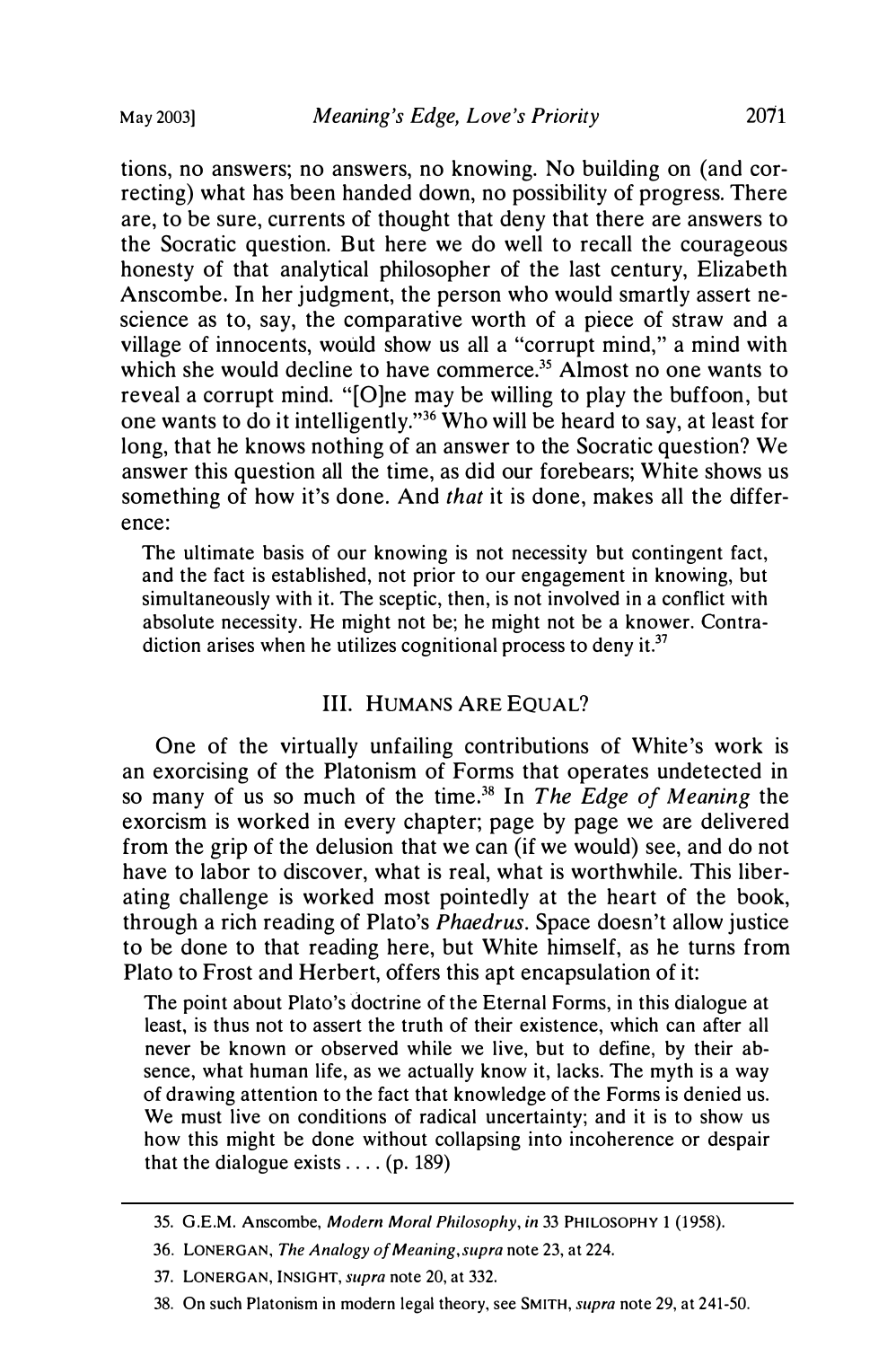It is a question of fact, of course, whether we have access to a transcending Form of, say, justice, and each of us must answer for himself. My own judgment, as I have implied, is that I have been denied all such access; nor, as a matter in fact, do I know anyone else who will admit to thinking differently of his own case (though easy talk about "intuitions" of this or that should make the hearer nervous). Yet, from the absence of Forms there does not follow necessarily a living in "conditions of radical uncertainty." Again, it is a question of fact. How uncertain in fact are the grounds of our choosing and deciding?

White does not exemplify "living on conditions of radical uncertainty," at least not when it comes to some very important matters. One thing White seems to know is that we are, all of us, equals and worthy of treatment as equals. Evidence this sentence: "The proper object of human community is the recognition of the equal value of each person as a center of worth and meaning . . . .<sup>39</sup> And this one:

There is nothing that I would hold to more dearly in our past than the language of the Declaration of Independence, "all men are created equal...." Yet upon what does this value of equality rest? Is it selfevident? Certainly not, and one may find oneself in deep trouble trying to rest it upon independent philosophical foundations.<sup>40</sup>

Notwithstanding the troubles, White affirms the equality of humans as a fact that should shape our conduct, and does so without evident equivocation or modality. What, then, would be the foundations on which White takes this firm stance? Is it the case that a linguistic lump, written more than two hundred years ago, is White's last word on this topic?

White has suggested that the equality asserted in the Declaration, and put to work by Lincoln, may depend upon a Christian metaphysics of creation (the Declaration does, after all, have us "created" equal).41 Responding to those who would purge our common language of what cannot be sustained without religious supports, White continues:

To remit ourselves entirely to the language of twentieth-century political philosophy would I think involve a great loss of power and significance in our language of fundamental value. I at least would not want our legal and political language to be one in which the Declaration of Independence made no sense. $42$ 

Language "of fundamental value" that fails to make sense, is (pernicious) nonsense — and White, as I have said, doesn't go for nonsense. But given the truth is not so objective as to be able to get by without the mind of the human subject, there is intellectual work for us to do

<sup>39.</sup> WHITE, JUSTICE AS TRANSLATION, supra note 7, at 269.

<sup>40.</sup> WHITE, FROM EXPECTATION TO EXPERIENCE, supra note 7, at 145-46.

<sup>41.</sup> Id. at 146-47.

<sup>42.</sup> Id. at 147.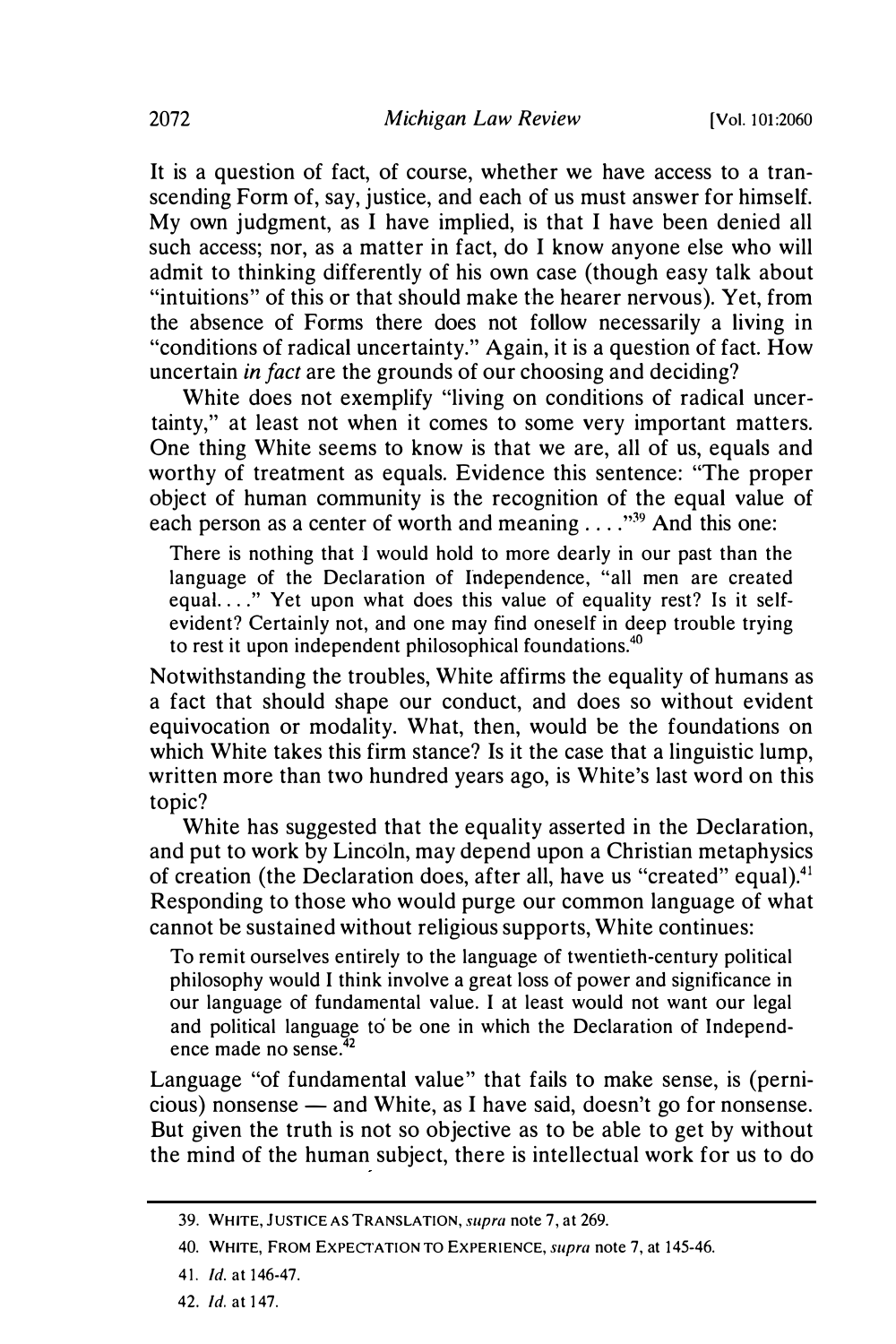here, notwithstanding White's own confident (if precatory) assertions. Does the Declaration's assertion of equality make sense to us; and if it does, on what basis? Philosopher P. Christopher Smith grasps both horns of the dilemma: "Ostensibly, of course, logic's monological demonstration presents to silent onlookers the inferences to be drawn necessarily from any individual's insights into necessary and certain self-evident truths  $-$  see the starting point  $\dots$  of Jefferson's apparent demonstration, 'We hold these truths to be self-evident .. .. ' "43 But in fact, Smith continues,

any attempt to substitute logical demonstration for rhetorical conviction only falsifies this circumstance [of assent] and opens the way for propagandistic manipulation in the guise of "objectivity." (Even Jefferson, whose goal is to win consent to a revolutionary act, finds himself constrained to disguise his rhetorical exhortation and defense as a demonstration seeking only assent to a proposition).<sup>44</sup>

That White's embrace of the first substantive component of the Declaration  $-$  the equality of humans  $-$  is neither propaganda nor manipulation, emerges for me from what he culls from Mark Twain's The Adventures of Huckleberry Finn. On White's reading, Huck "comes to challenge race and slavery in his conduct, even while affirming [them] in his language and his 'conscience,' " by adopting the following method: "He learns to test everything by his own immediate experience" (p. 36). As White elaborates Huck's method: "The irresolvable inconsistencies between his two worlds" — the world of nature and the river, and the world of the city, Petersburg  $-$  "lead him to develop the habit of turning to his own experience, confused and untutored though it is, as the only possible standard of judgment" (p. 37). This method is the right one, according to White; which is not to say that it is infallible:

This practice naturally generates a mixture of error, superstition, and accurate perception, and he, naturally enough, does not know which is which. But to do this at all he must be resolutely, sometimes devastatingly, honest with himself, both in his perceptions and in his accounts of them. Although his marginality does not give him a firm place to stand, then, it does teach him to focus on his own experience, however flawed it . may be, as a mode of thought and reflection. And while the conflicts between his two worlds do not reach the issues of race and slavery, the habit of mind and attention they stimulate will ultimately do so. (p. 37)

Huck does not become a philosopher, thank God. But the Huck Finn of White's sensitive reading does exemplify that part of the human self, of interest to White, that asks questions, and in answering them constitutes himself a person of a certain sort. White obscures the

<sup>43.</sup> P. CHRISTOPHER SMITH, THE HERMENEUTICS OF ORIGINAL ARGUMENT: DEMONSTRATION, DIALECTIC, RHETORIC 6-7 (1998).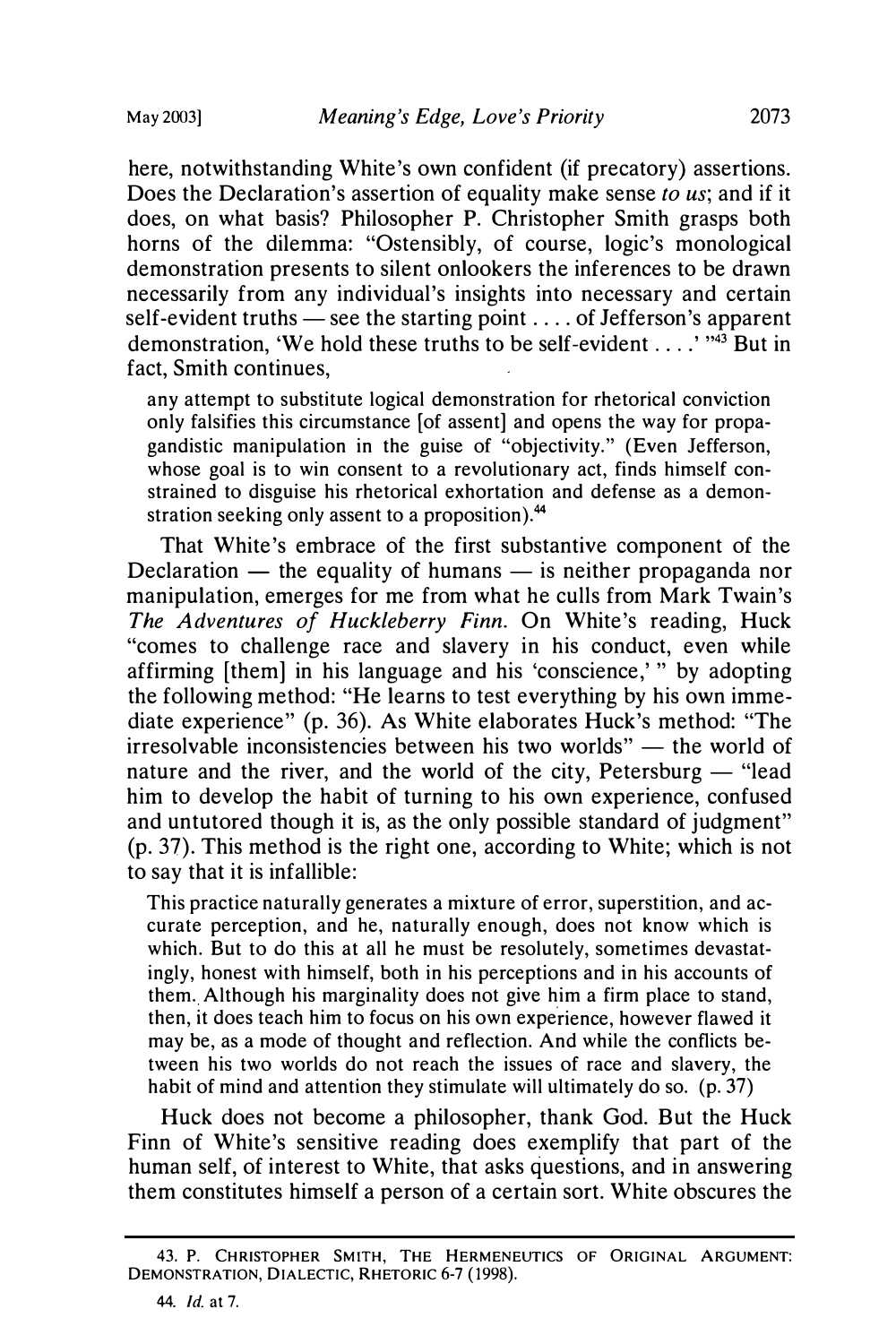point somewhat by suggesting that Huck properly treats his brute experience as the "standard of judgment." But as White shows time and again, brute experience is a starting point, not a "standard of judgment." It is by questioning experience, in the way White describes, that Huck is able to come to a judgment that he (and we?) regard as correct. And answering honestly  $-$  instead of "answering" with the language that might have been quick off the tongue, but not true to experience (which is always particularized) — Huck's performance exemplifies White's observation that, "When we are working at our best we do not just use words with preexisting meanings, but create relations among them that will give them meanings of a new kind" (pp. 111-12).

White demonstrates this by making sense of an expression that had always puzzled me upon earlier readings of Huck Finn. Huck declines law's command to surrender Jim on the heels of a prompt from his " 'conscience' " to turn in "this nigger, which I had as good as helped to run away . ... "45 Promptly reflecting on his radical reversal of course, Huck  $-$  stuck between his judgment that he had "done wrong" and his contemporaneous judgment that had he "done right" he would have felt just as bad - concludes: "So I reckoned I wouldn't bother no more about it, but after this always do whichever come handiest at the time" (p. 34). "Handiest" had always rankled in my mind as facile in a way Huck had just refused to be  $-$  and White shows why a reading such as mine is wrong. The (superlative) adjective "is given content by the kind of moral reflection and action in which Huck is engaging: it means . . . the course of conduct that conforms to one's deepest moral and emotional intuitions" (p. 111). <sup>A</sup> dictionary-shopping Supreme Court, by contrast, would have Huck's animadversion upon his great moment come to some version of the following (if, that is, the Court elected to consult Random House Webster's Unabridged Dictionary in its Second Edition): a resolve to do what is most "within easy reach; conveniently available; accessible ... convenient or useful ... skillful with the hands; deft; dexterous ... easily maneuvered . . . . "46

#### IV. GETTING IT RIGHT

Of course, the Supreme Court does not read novels; but the Justices of the Court do read a lot (not to mention write), and the consequences of the Justices' reading skills affect how we all stand in relation to one another. White has much to say about how the Justices should read (and write), about, specifically, how being constituted as a

<sup>45.</sup> P. 34 (internal citation omitted); MARK TWAIN, THE ADVENTURES OF HUCKLEBERRY FINN 98 (1985).

<sup>46.</sup> RANDOM HOUSE WEBSTER'S UNABRIDGED DICTIONARY 867 (2d ed. 2001).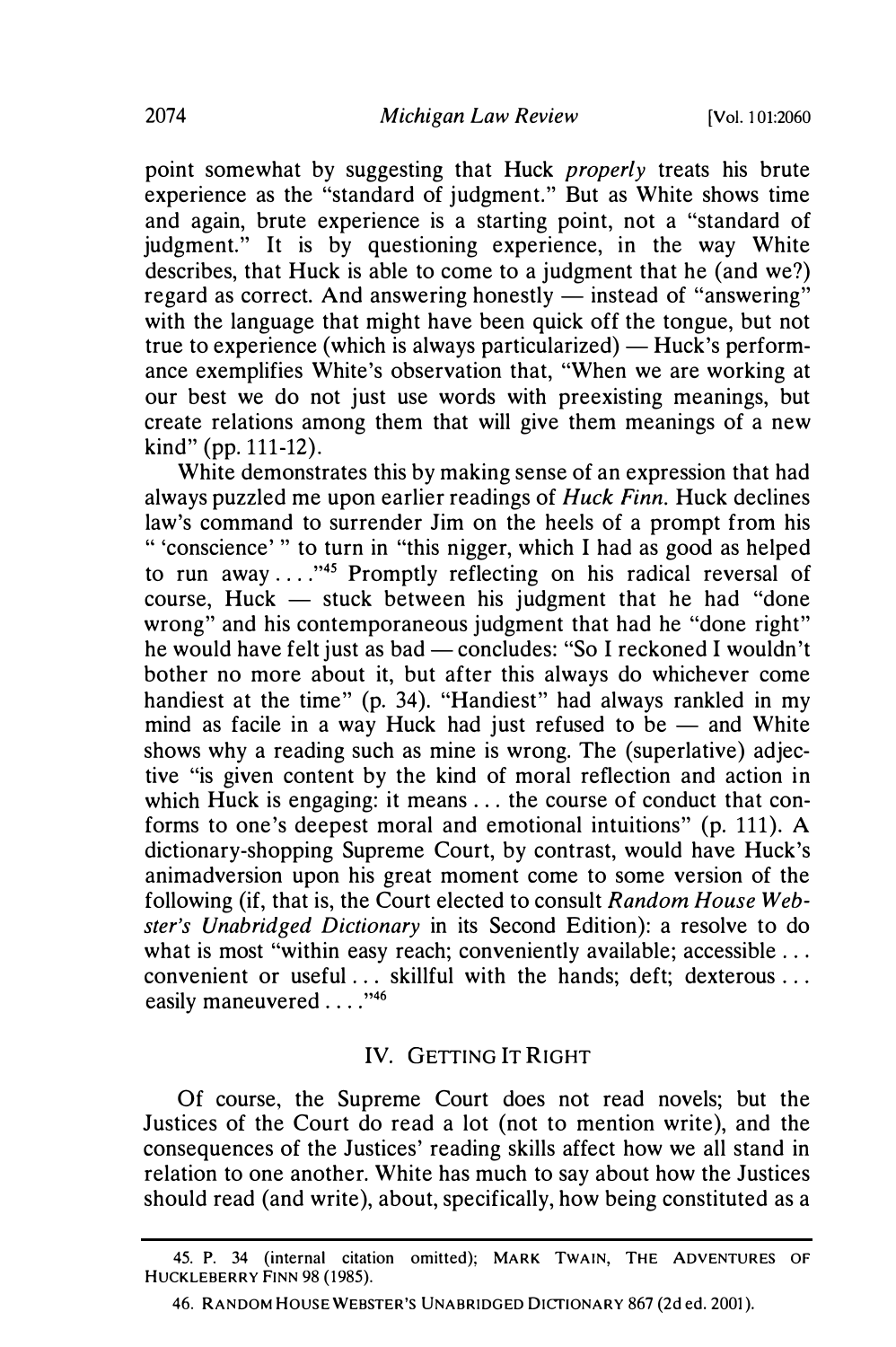court (or rather, this Court) should inform what one reads for. A concomitant of White's sound insistence on law as (in part) constitutive conversation is the affirmation that we have (ineluctably but also by intelligent design) our different roles in the conversation, positions that themselves have to be claimed and argued for, this on the basis of texts the authority of which itself needs justifying.<sup>47</sup> Speaking of a lawyer who has hewed to the method White clarifies and commends, and who then finds herself faced say with two lines of cases pointing in opposite directions, White concedes, "  $|y|$  are in a sense free to choose whichever way you want to go .... " Then, however, he adds immediately: "[B]ut that hardly helps, for the question remains: How should you exercise the freedom you have?" (p. 251). This, the Socratic question, won't go away, at least not for more than a moment at a time. And its answer, White continues,

certainly ought not rest on whim or untutored reactions, but rather on a process of thought and reflection, as you seek to organize the material on both sides into a manageable whole, in light of what you take to be the central values expressed in [the relevant text] and in the cases decided under it. The end of the process will not be a moment of perfect clarification, but an action on your part, a decision, with its roots in the world beyond words, ultimately a mystery even to you. (pp. 251-52)

What White here refers to as "a process of thought and reflection," White elsewhere elaborates in these terms: "[T]he law is nothing if it is not a way of paying attention and respect to what is outside of ourselves: to texts made by others in the past, which we regard as authoritative, and to texts made in the present by our fellow citizens, to which we listen" (p. 91). White specifies the aim of that "way of paying attention and respect," but not exhaustively.

The object of law is justice; but the law teaches us, over and over again, that we do not have unmediated access to the pure idea of justice in the heavens, which we can apply directly and with confidence, but rather live in a world in which everything has to be thought about, argued out, and reimagined afresh. (pp. 250-51)

WHITE, JUSTICE AS TRANSLATION, supra note 7, at 96.

<sup>47.</sup> White writes:

In the law ... every speaker is particularly located, both rhetorically and socially. He or she is a lawyer or a judge, a judge of a state or a federal court, a lawyer arguing to a jury or making a motion to a judge, and in every instance is situated as well with reference to a set of prior and arguably authoritative texts: constitutions, statutes, earlier cases, and the like. This is the context in which "policy" questions are discussed in law, and these conversations receive their proper shape from that context. The authority of the legal actor is never selfestablished, but always rests, at least in argument, upon prior texts, which provide the standards that govern the authority they establish. This means, among other things, that the legal speaker must always look outside himself for his source of authority; that his every action rests upon a claimed interpretation of those sources of authority; and that these interpretations, of necessity, are compositions to which he asks that authority be given.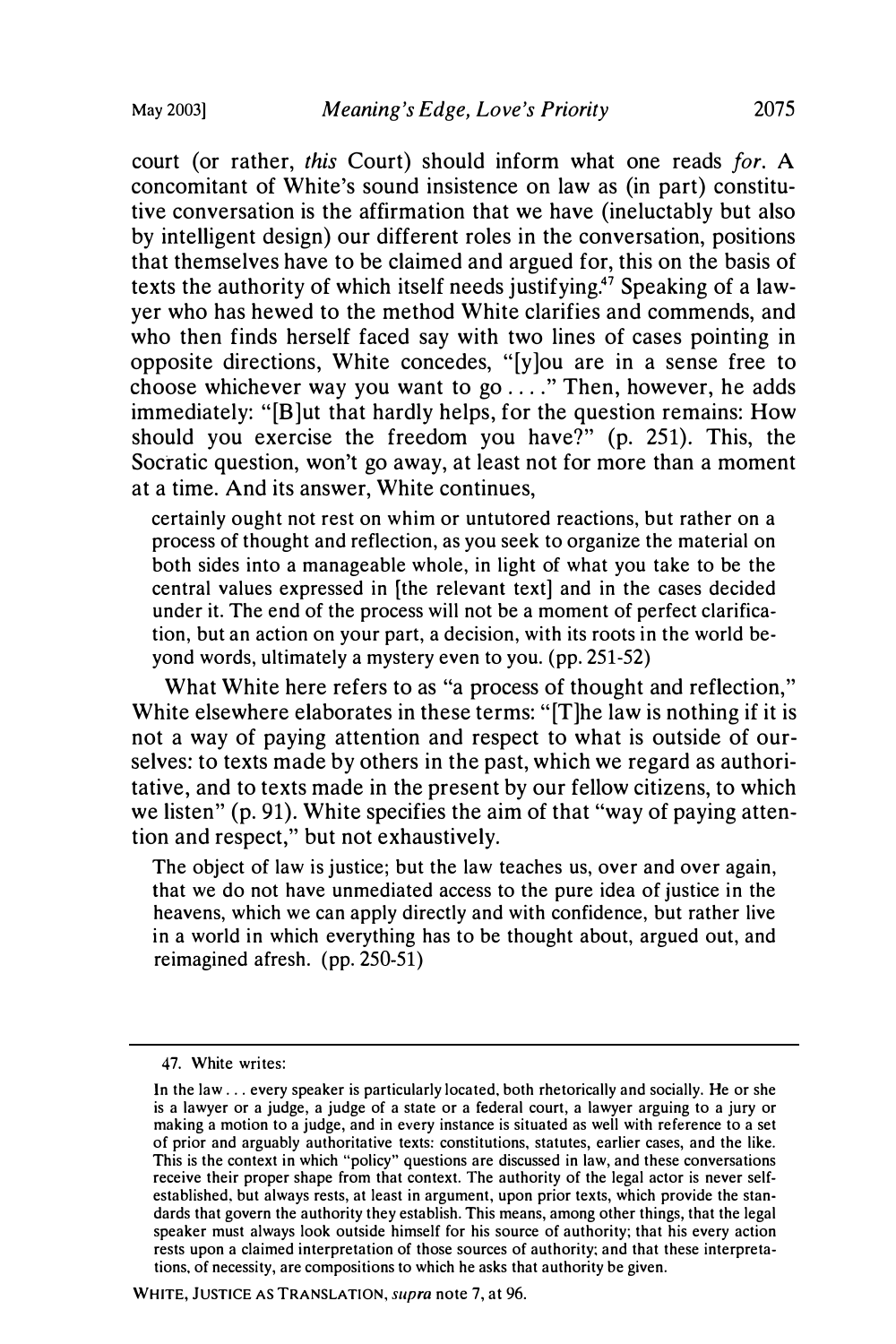I suggested above that White's work combats the Platonism that threatens to skew our thinking heavenward, and the above passage is something of a case in point. But it strikes me as itself laden with a trace of latent Platonism. Justice is reified, and then we are merely cautioned only that "we do not have unmediated access to the pure idea of justice in the heavens" (p. 250). Having been reminded that the heavens are off limits, this reader hoped for an insistent reminder that it is, then, to the earth and its inhabitants, in all their amplitude, that we can and must look to settle how we should stand to one another. Yes, in "the world beyond words," but in the world (p. 1). Even if God grants revelation, He grants it to us here where we live; he does not, so far as I know, invite any of us to Heaven for (mediated) fireside chats and then send us back down here to do what we have been told to do. And if God does reveal instructions for human living (in, say, Ten Commandments given at Sinai), these. too, like the Rosetta Stone, await their being read and interpreted. Even truth that purports to be divine, is not so objective as to be able to get by without the mind of the human subject. White knows this, but on occasion in his writing, justice seems to assume a form to which it is not. I think, entitled.

I return to a larger-than-life example of this in the final Section, but first I call attention to another element of the passage just quoted. Initially, White tells us that we "live in a world in which everything has to be thought about, argued out, and reimagined afresh" (p. 251). Is there in this observation a whiff of the modern rationalist of whom Michael Oakeshott says: " [H]e strives to live each day as if it were his first."48 We know White better than that. White is a self-conscious participant in an intergenerational conversation, both learning from and adding to, possibly even correcting, what has been handed down. By picking up where others left off, rather than striving to live every day as if it were his first, the inquiring mind doesn't have to start from scratch, though of course one may have occasion to correct what one has inherited. Again Newton tumbles to mind. Trouble is, whereas in the natural sciences we are ready to grant that what is inherited is not dead weight but a helpful starting point, with regard to questions about how to live, many among us are poised to deny tradition any positive role whatever. We imagine that scientific method's success owes nothing to its being a particular form and deployment of the cognitive method by which our knowing occurs. We fail to live in accord with the (apparent) fact that our learning comes to pass discursively (rather than spasmodically)  $-$  building up from experience to judgment by way of the interpretations we are able creatively and correctly to give that experience. White's work shows on every page how our thinking about our living, including in law, is shaped by the

<sup>48.</sup> MICHAEL 0AKESHOTT, Rationalism in Politics, in RATIONALISM IN POLITICS 1, 3 (1962).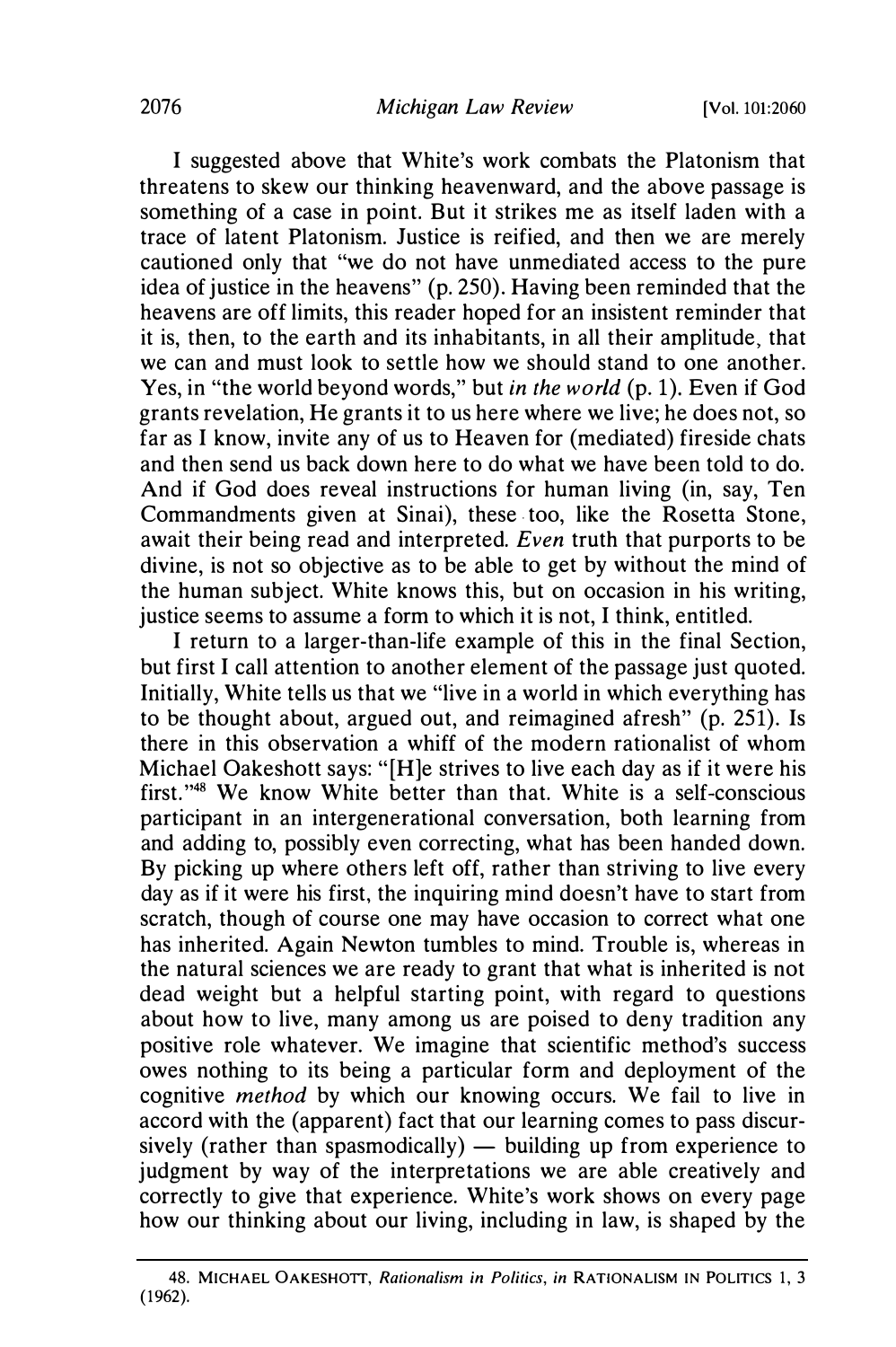languages and learning we inherit, and that our learning and the value of our living can grow by building on, and correcting where necessary, what we have received.<sup>49</sup>

Having made this case for the (potential) value to us of our intellectual inheritance, it would do us well to recall that the person overly concerned to conserve what he has received will petrify and thus cease to be relevant. It is easy to talk the talk we have heard talked, easy to apply without thinking about them the rules handed down on an earlier occasion, for another case. But doing so is not only dull, but also unsatisfying. White's genius is to see that our radically personal, nondelegable desire for meaning is satisfied only by our making up our own minds, each of us for himself. Our desire for meaning is satisfied only by reaching our own judgments. We can be mistaken in these judgments, but this only proves that we can be correct as well. White makes this point as he describes how we reach the meanings of several pictures by Rembrandt, but he could just as well have taken as his example the meanings of Vermeer's paintings, Homer's Iliad, or the lover's smile:

Sometimes of course we are misled or otherwise make a misjudgment, but this fact merely confirms the power and accuracy of our judgment as a general matter. Yet exactly how we read each other's appearance is a mystery: no objective rules, say interpreting the shape of the skull or the distance between the eyes or the fullness of lips, will work. This is a capacity we have and use, but one that is not wholly accessible to the conscious mind. (p. 282-83)

White's work helps us bring this capacity to the reader's consciousness, and what it reveals is that we constitute ourselves, we constitute our world by the judgments we reach. As Professor Thomas Kohler says, in a fine little essay that complements, from a more strictly philosophical angle, White's position:

[T]he act of judging represents a personal commitment and entails personal responsibility. When we judge, we assert or deny something about the character of reality, or the worth of a certain course of action. We thereby literally commit ourselves to a certain understanding of the world and its meaning.... We do not come to an understanding of reality or the good by "viewing" it, but by making correct judgments about it. At the same time, we constitute ourselves through our judgments and determine through them the sort of people we become.<sup>50</sup>

White vindicates against unjustified demands for "certainty," the kind of knowing we do all the time that does not admit of the sort of

<sup>49.</sup> My stance on the place of tradition and self-correction in law is indebted to Mary Ann Glendon, Knowledge Makes a Noisy Entrance: The Struggle for Self-Appropriation in Law, in 10 LONERGAN WORKSHOP 119 ( Fred Lawrence ed., 1994).

<sup>50.</sup> Thomas C. Kohler, The Integrity of Unrestricted Desire: Community, Values, and the Problem of Personhood, in AUTONOMY AND ORDER: A COMMUNITARIAN ANTHOLOGY 57, 58 (2000).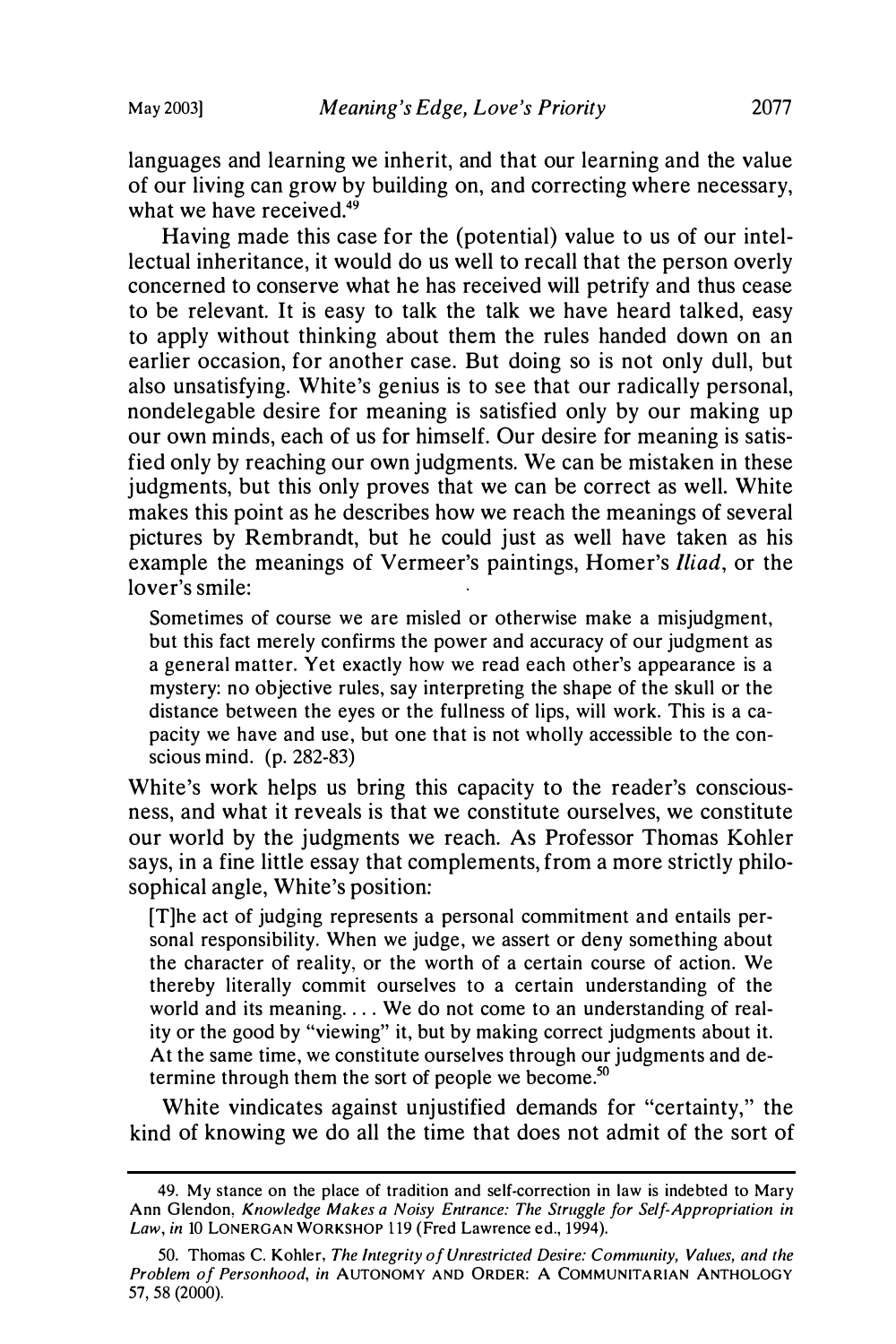demonstration the scientist would be interested in. And while sometimes White's opposition to the certainists leads to assertions that we live and decide in conditions of radical uncertainty, White also calls attention to the ways in which, amidst uncertainty that may seem radical, we reach judgments that are correct. (Sometimes correct judgments will be judgments of probability, but a judgment of a probability is not a mere meaningless guess.) At the beginning I quoted White as saying that the search for meaning always requires "faith" on the part of the searcher. The assertion is provocative, but what does it come to? It is the fact of our knowing both meaning and value, not a nonrational hope for such knowing, that gives us reason both to hope and believe that our deep desire to know will again be satisfied. To the common strain of thought that persists in identifying knowing with seeing, all this will continue to seem spooky. The slogan has it that seeing is believing. But seeing is only seeing; and knowing consists in answering questions. Sometimes we answer our questions by relying on the knowings of others we know or believe to be trustworthy; the alternative, doubting everything one has not seen for oneself, is as silly as it is impossible. While White says (in the passage I quoted at the beginning) that we all have faith in our capacity for "seeing what is really there" in the universe, what White shows is the method by which we know even what we cannot see, the world of meaning and value. Never do we see meaning or value, but, at least sometimes, each of us knows them. To call such knowing 'faith' because it involves (as known) what one cannot see, does not work a linguistic sin. But the better course, I think, is to affirm forthrightly that the world we know is not exhausted by the world we can see.

#### V. FALL IN LOVE, lF YOU ARE ABLE

I have emphasized, because it is the emphasis of White's book, that humans desire meaning and when they lack meaning they tend to become less than human. What this obscures, however, is that meaning is not enough. Our deepest desire extends beyond meaning to value.<sup>51</sup> Which mearis that, first, we want to know what things are really worth, second, we want our lives to instantiate the truly worthy. A piece of straw may mean the world to me, but if I prefer it to the lover's gaze, to food on the table, or to a reliable system of distribution of commodities of value to humans' living, then so much the worse for me (and alas, perhaps for the neighbors as well). We ask questions about what is; we ask also about what is valuable, what is worth doing, what relationships or states of affairs are worth bringing into existence.

<sup>51.</sup> White catches this nicely in his suggestion that "the desire to understand, to make sense, to imagine coherently includes, or better ripens into, a desire for what Thoreau would call a sincere relation with another — for friendship, ultimately for love." Pp. 69-70.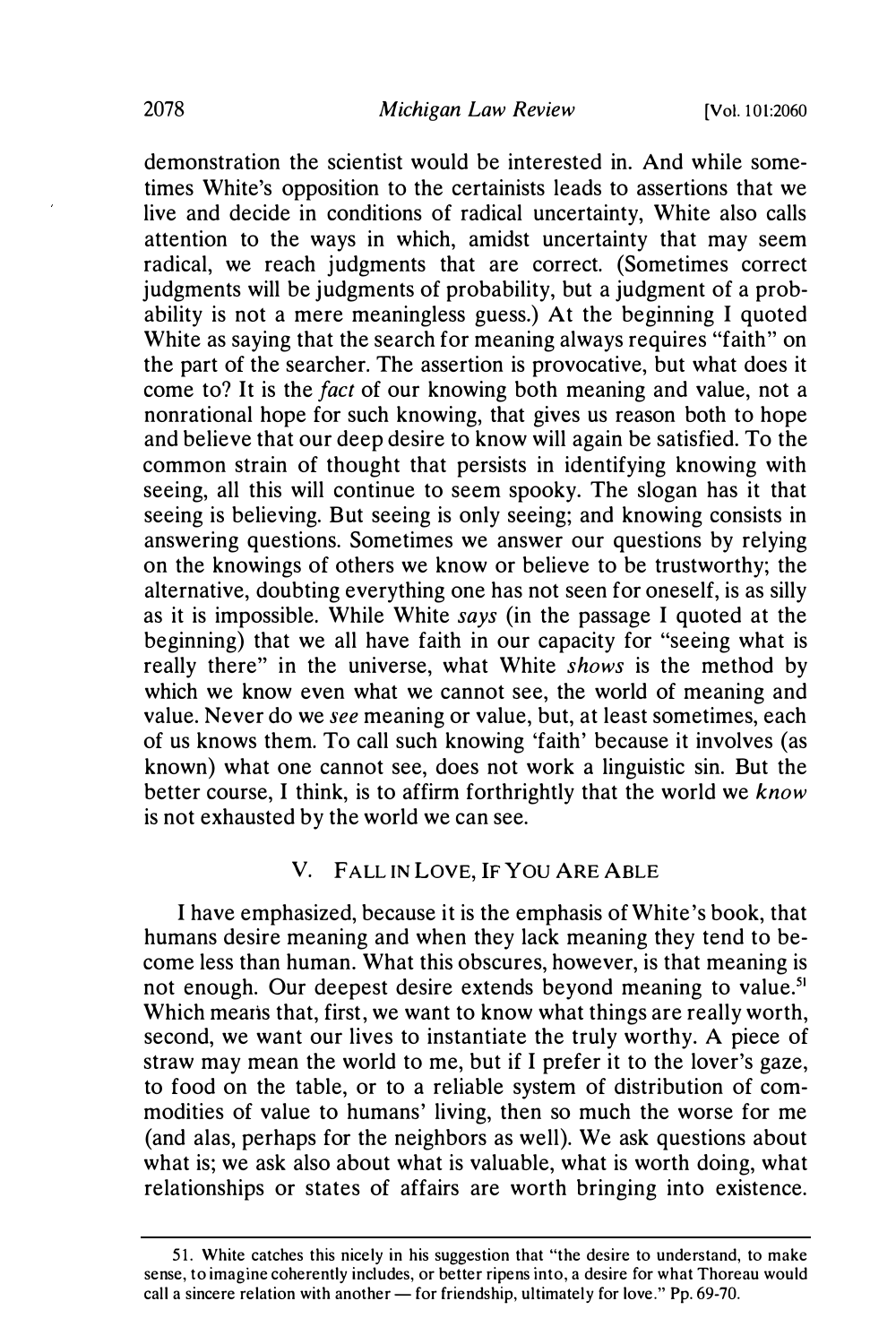Questions of the latter sort are versions of what I have referred to as the Socratic question. "Our answers to these questions of worth make up part of the moral reality in which we live. It is through them, to paraphrase the rabbis, that we cooperate in the completion of creation. "52

Value as what we desire, and valuing as something we do in response to a nondelegable desire to realize or instantiate the valuable  $-$  these, White too thinly thematizes. Value does not occur in his index, and when value makes the occasional explicit appearance, its significance is hard to gauge, as when White observes at the beginning of his final chapter: "In this book I have worked through a series of texts in which a mind can be seen as trying to imagine the world, and the self within it, in such a way as to make possible coherent speech and valuable action"(p. 257). And again:

[W]e are collectively not very clear about exactly what it is we point to in [our many] uses of the word *meaning*. One way of putting it  $-$  which I know can be only the slightest of sketches, and which it is the aim of the rest of the book to complete  $\frac{1}{x}$  is to say that each of us constantly seeks to imagine the world, and the self and others within it, in such a way as to enable us to engage in coherent and intelligible speech, valuable and effective action. We want, that is, a way of imagining life as a whole, on which our own action and thought and speech, our own relations with others, can sensibly and effectively be based. (p. xi)

We should agree with White that discovering ways of living that are meaningful requires the creativity that begins in imagination. But we should observe at once that we are not satisfied by castles in the sky, imagined ways of living that enthrone the worthless (while suppressing the valuable). "When children play by building sand castles, these castles are truly castles for them. If you trample them, the children will cry with rage and indignation. But once their play is at an end, what were castles are only sand."53 Adults play, but when adults endue things with meaning and accord them value they will not bear, we doubt their wisdom and, at the limit, their sanity. We may and must use our imagination to discover how to realize and instantiate value, but we must recall at our peril, that real value is not imagined. White knows much and shares much about what is truly valuable. In The Edge of Meaning it is perhaps above all in his interpretation of Vermeer, to which I called attention at the beginning, that he reveals his awareness that a worthwhile human life not only includes meaning, but also instantiates value. But the whole book breathes an apprehension of value, and this reader, at least, looked for a more elaborated recognition that our basic human eros, about which White reveals so much, is for the whole truth: the true that is, and the

<sup>52.</sup> Kohler, supra note 50, at 63.

<sup>53.</sup> Maritain, supra note 1, at 59-60.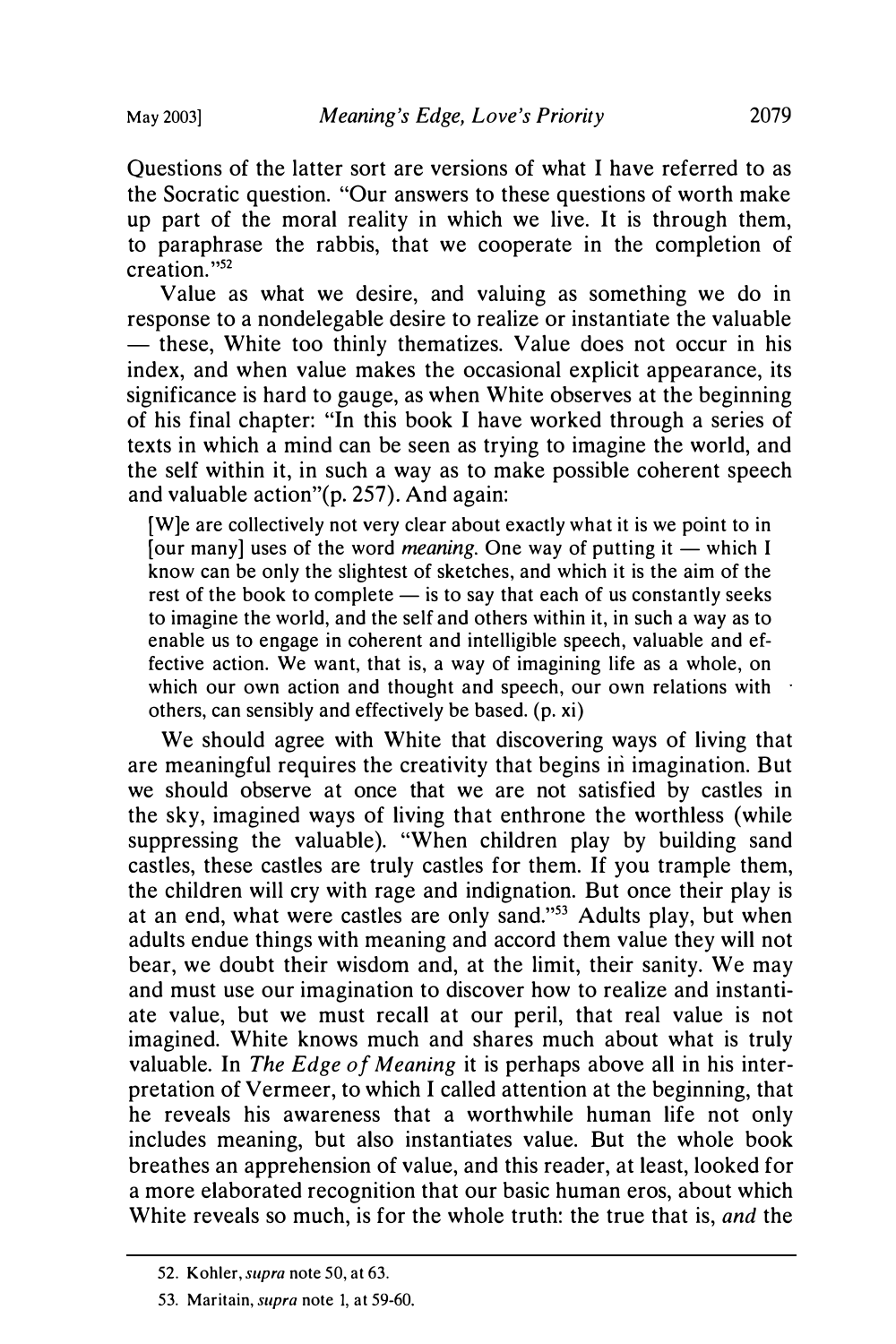true that as valuable can become the proper aim of our choosing and acting and living. We constitute ourselves not only by what we say, but also by what we choose and do. So it is, for example, that we pity or mock the younger Lord Brideshead when Evelyn Waugh reveals that his Jesuitical character occupies himself most satisfiedly in collecting matchboxes (and met his future wife through the connection of her late husband, the consummate collector of the same little treasures). "One's judgments of value are revealed as the door to one's fulfilment or to one's loss."54

Justice, it has been said, is the institutional approximation of love, and it is a saying that becomes the more adequate the more equity emerges as justice's other part. But such justice  $-$  even the judge doing equity's bidding, what the legislature would have done had it had in mind the case sub judice  $-$  professes nothing of love. White speaks to us of justice, he shows us how we desire, seek, and sometimes instantiate justice; but White, as I observed in beginning, also speaks to us of love. And it is here more than anywhere else, I think, that White lays bare his true thinking about what I have referred to as 'value' and how we can come to know it:

The lawyer lives on the edge of language, where meaning is made, and just like the poet and philosopher he must work constantly with the inadequacies of his inherited ways of talking, the defects of his own mind, the fundamental uncertainties of the world, the incomplete knowability of the experience of others; and he may well find his most secure ground of confidence and belief to lie in the activity of law itself, which stimulates and works by a kind of love, less for another person than for the possibility of justice itself. (p. 258)

Love for the possibility of justice itself, more than for the person  $-$  this is hard to get the non-Platonic mind around.<sup>55</sup> The word 'love' is used (as Aristotle might say) "in many ways," and there is much in what White writes that helps in sorting out and clarifying the several Greek senses of the reality that, in English, we refer to as 'love.' But when White directs our attention to what he calls his own "love" for the Herbert who doubts God's willingness to love such a one, I think I get a sense of what White means by love, and it is something that eluded the Greek theorists. What White bears toward Herbert is not erotic love, nor even the love that is, simple but wonderful, friendship, philia. It is the love called in the Greek of the New Testament agape. This is reverence of the person, a reverence that would lead to service

<sup>54.</sup> LONERGAN, supra note 31, at 39.

<sup>55.</sup> Another example of the Platonism of Forms seems to creep into White's work:

<sup>[</sup>Vermeer] makes us desire perfection and security, at the same time teaching us that all that we can value is perpetually subject to threat. All of this may remind us of Plato and the famous myth: Vermeer stimulates in his viewer a kind of love, love for these images of women, which becomes not a love for any person  $-$  there is no person there at all  $-$  but of beauty itself, and of the vitality and volatility of human life. P. 287.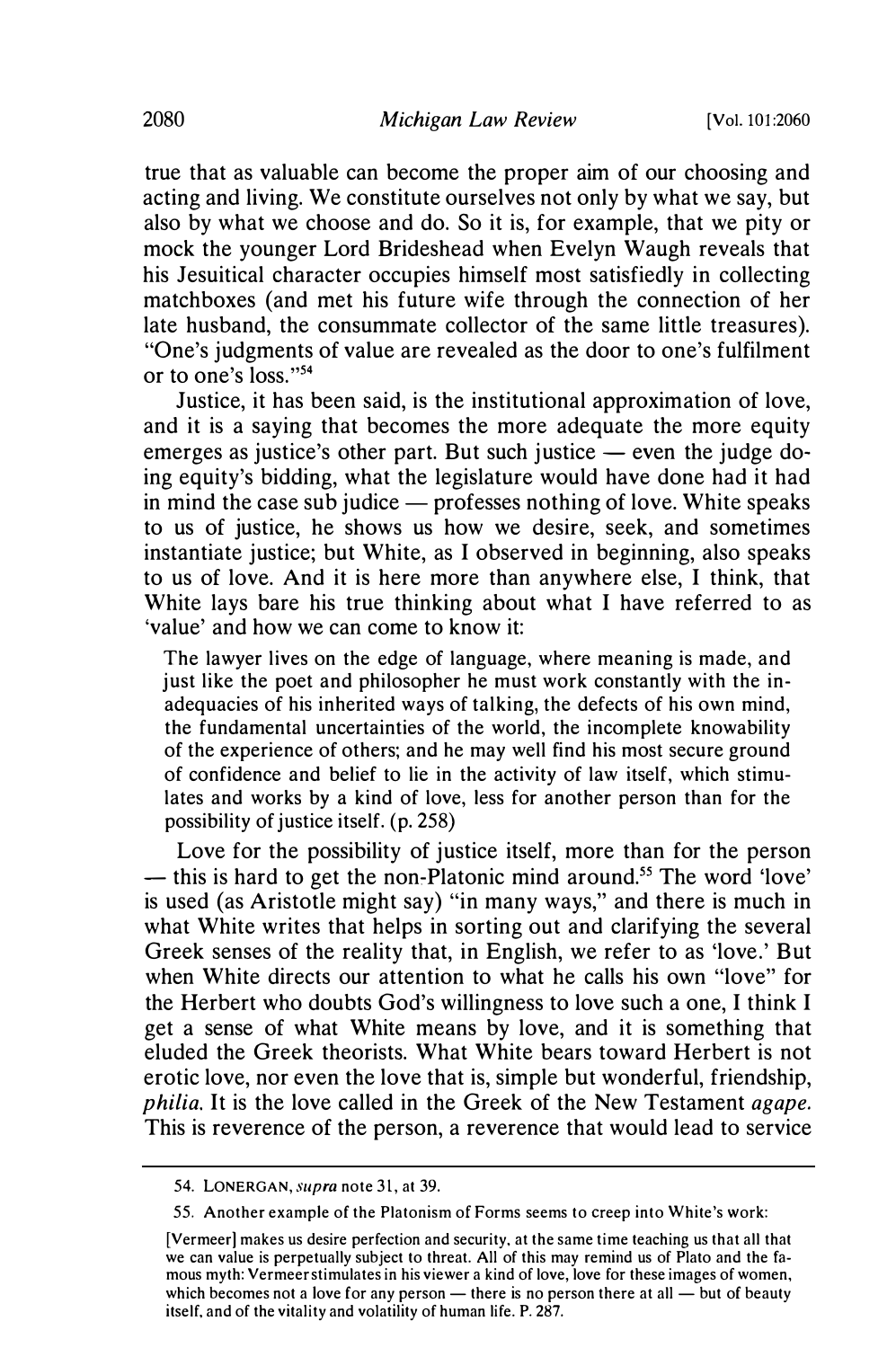because of the value of the person that has been known and consequently affirmed.

That this is the love White knows is at work when law succeeds (by, among other aims, recognizing "the equal value of each person as a center of worth and meaning"<sup>56</sup>) is reinforced in what White says of the causes of Huck's transformation: "The self [Huck] makes by speaking and thinking [as he does], insisting upon the truth of his experience, becomes, in the end, a self capable of giving and receiving love" (p. 42). Huck comes to affirm Jim's equal value as a human thanks to Jim's capacity "for love and truthfulness." Huck becomes capable of loving, of affirming Jim's equal value, through "the active and transforming presence of another person" (p. 44). While White goes on to observe . that the obtaining social structures gave Jim and Huck no opportunity to go on living together in the way they had discovered they deeply stood and deeply wanted to · stand to each other, withal it was the experience of person, in what we call *agape*, that worked the personal change and simultaneously brought an indictment of the social structure.<sup>57</sup>

This exemplifies what John Noonan said in encapsulating the thesis of his study of the proper application of rules to the person in the name of the law: "Only in the response of person to person can Augustine's sublime fusion be achieved, in which justice is defined as 'love serving only the one loved.' "58 It is love for the person that enables Huck to make a declaration, not of independence, but of equality. What White occludes for me with the quoted suggestion that the lawyer succeeds more through the love of the possibility of justice itself than for the person, Noonan reveals and releases. It is love of the person that moves us to serve as best we can  $-$  sometimes taking the form of justice, sometimes taking the form of supererogation. Love precedes or is a precondition of true justice, of seeing people as they are and treating them as what they are, what they are worth.<sup>59</sup>

Each of the chapters of The Edge of Meaning is followed by paragraphs or pages that contain snippets of the author's moral autobiography. In them White shows us something of how he came to know the world he shares with, and commends to, his readers. In the last of these nine windows opened to us, White relates something concerning a young girl with whom he, as a part of a team of five people working

<sup>56.</sup> WHITE, JUSTICE AS TRANSLATION, supra note 7, at 269.

<sup>57.</sup> On the relationship between  $a\pi$ *ape* and equality (or equal regard), see GENE 0UTKA, AGAPE: AN ETHICAL ANALYSIS 9-23, 257-312 (1972).

<sup>58.</sup> NOONAN, supra note 13, at xii.

<sup>59.</sup> See TIMOTHY P. JACKSON, THE PRIORITY OF LOVE: CHRISTIAN CHARITY AND SOCIAL JUSTICE 8-11, 68-69 (2003). On the foundational place of "natural love" in our knowing things as they are and giving them what in justice they deserve, see HANS URS VON BALTHASAR, THEO-LOGIC 77-78 (Adrian J. Walker trans., 2000).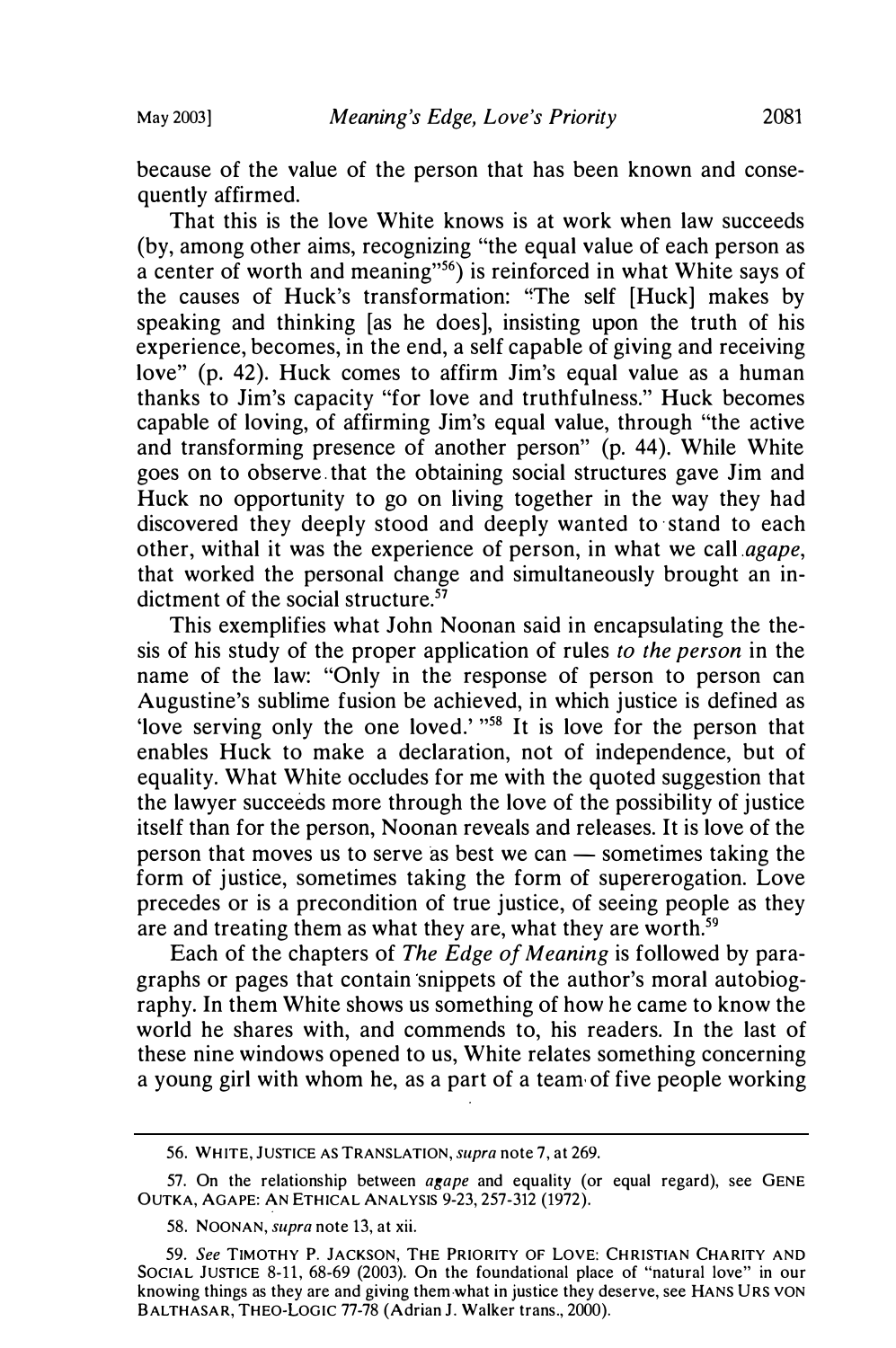to help children who were having trouble in school, met once a week for a couple years. "Here is this child beside me, I thought," having just heard that two of Elizabeth's relatives had been killed,

suffering what no child should suffer. She is a fragment of God's presence on earth, as real and as important as any other, calling out for what I cannot provide, what no one can provide. What can I give her? Not my mind, or my professional expertise, or my intellectual life; only my presence, for whatever it might be worth.

That and one other thing: it occurred to me that she might have trouble understanding what reading is because she had never been read to. So in our lessons I began reading to her from her book, then she would read, then I would read again. It became something we did together. (p. 288)

In this, White was, or so it seems to me, doing justice (or what exceeds justice): acting not for justice's sake, but because he loved the person.

Much thinking about law, much application of law, leaves love out. But once love's place in law has been recognized for what it should be, it is hard to disagree with Noonan's claim that "the central problem  $\ldots$  of the legal enterprise is the relation of love to power."<sup>60</sup> The core of "the central problem," in turn, concerns whether we can, whether we have reason to, love one another. Agape is not an idealizing act: it looks to the other as he or she is.<sup>61</sup> If we humans are just natural processes, meat with brain function  $-$  are we loveable? Does our being capable of loving one another depend on our being, as White said of Elizabeth, "a fragment of God's presence on earth?" That would make true faith a necessity. If we affirm, with Huck Finn and James Boyd White and others, the equal worth of humans, on what basis can we do this? Nonsense should be avoided, $62$  but its avoidance is by no means automatic: "Any proposition to us about ourselves we are in a position utterly to deny  $-$  it being always remembered that what the proposition is, if we grant the other is like ourselves, remains always a live question and that words, the words of the proposition, do not define themselves."63

The question who is to be included within humanity is crucial. You cannot convince an op-

<sup>60.</sup> NOONAN, supra note 13, at xii.

<sup>61.</sup> See GLENN TINDER, THE POLITICAL MEANING OF CHRISTIANITY: AN INTERPRETATION 42-44 (1989).

<sup>62.</sup> On the difficulties and importance of affirming the equality of humans, see JOHN E. COONS & PATRICK M. BRENNAN, BY NATURE EQUAL: THE ANATOMY OF A WESTERN INSIGHT (1999), and Patrick McKinley Brennan, Arguing for Human Equality, 18 J.L. & RELIGION 99 (2002).

<sup>63.</sup> JOSEPH VINING, THE HUMANITY OF SCIENCE: SCIENCE AND SPIRIT AFTER THE 20TH CENTURY 168 (forthcoming 2003) (manuscript at 168, on file with author). Judge John Noonan's polemic against Judge Richard Posner's The Problematics of Moral and Legal Theory, 111 HARV. L. REV. 1637 (1998), concludes with a statement of the place of love in law that deeply informs my own thinking. But Noonan's otherwise flawless analysis loses strength by treating the issue of knowing the value of another human being as a matter of "seeing":